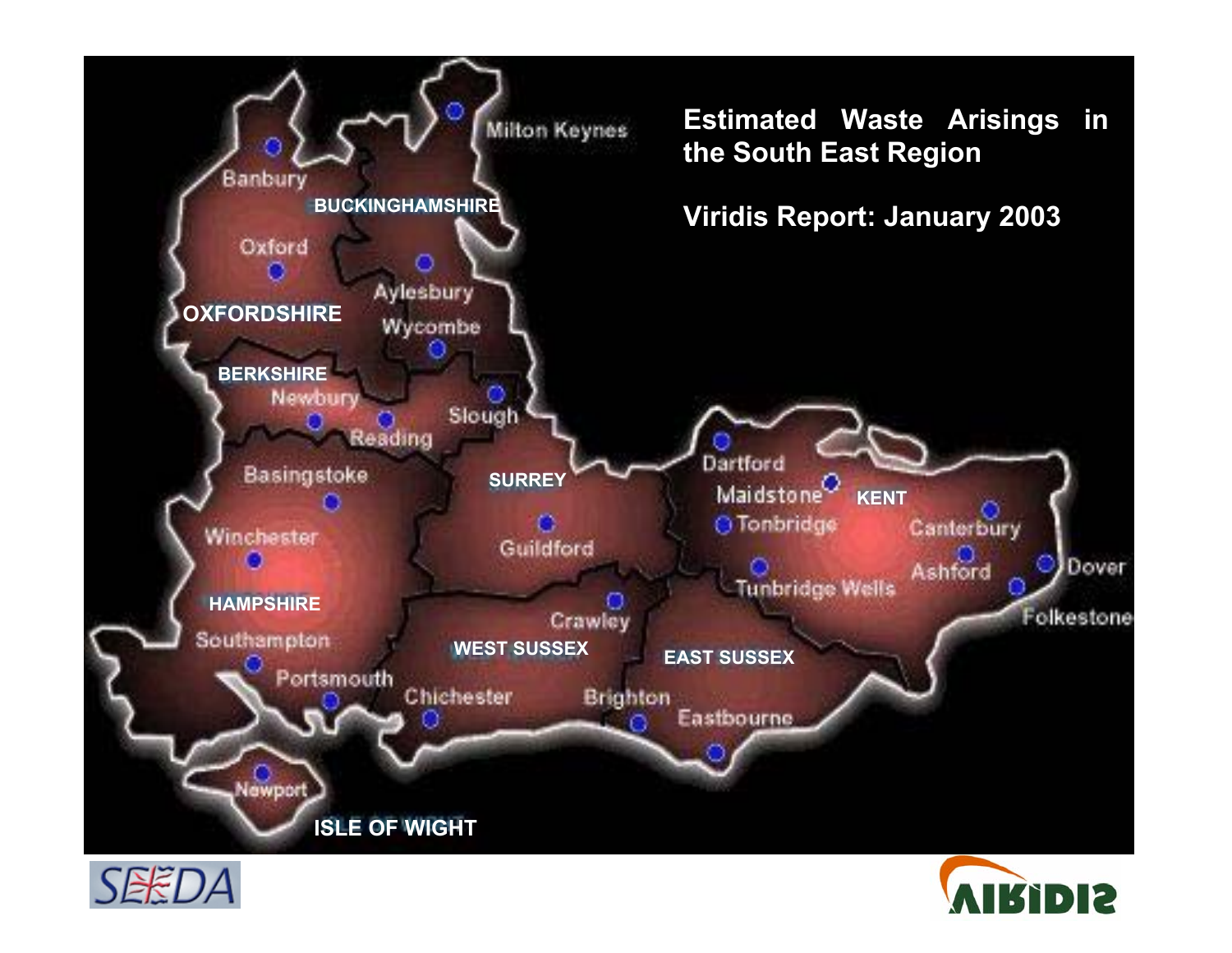#### **Table of Contents**

| 1            |         |                                                |  |
|--------------|---------|------------------------------------------------|--|
|              | 1.1     |                                                |  |
|              | 1.2     | Setting the Scene 13                           |  |
|              | 1.3     |                                                |  |
| $\mathbf{2}$ |         | Headline Figures  16                           |  |
|              | 2.1     | Agricultural Arisings  16                      |  |
|              | 2.2     | Household Waste 16                             |  |
|              |         | Industrial and Commercial Waste  16            |  |
|              | 2.4     | <b>Construction and Demolition Waste</b><br>17 |  |
|              | $2.5\,$ | Green Waste Arisings  18                       |  |
|              | 2.6     | Clinical Waste 18                              |  |
|              | 2.7     | Mine and Quarry Waste  18                      |  |
|              | 2.8     | End of Life Vehicles  18                       |  |
|              | 2.9     | Post-consumer Tyres 18                         |  |
|              | 2.10    |                                                |  |
|              | 2.11    | Paper and Card 18                              |  |
|              | 2.12    |                                                |  |
|              | 2.13    |                                                |  |
|              | 2.14    | Wood Waste 19                                  |  |
|              | 2.15    | Power Station Ash 19                           |  |
|              | 2.16    | Sewage Sludge  19                              |  |
|              | 2.17    | WEEE Arisings 19                               |  |
|              | 2.18    |                                                |  |
|              | 2.19    | Textiles and Clothing20                        |  |
|              | 2.20    | Fluorescent Tubes 20                           |  |
|              | 2.21    | Waste Oils20                                   |  |
|              | 2.22    | Waste Solvents 20                              |  |
|              | 2.23    | Polychlorinated Biphenyls  20                  |  |
| 3            |         | Assumptions Used21                             |  |
|              | 3.1     | Research Sources21                             |  |
|              | 3.2     |                                                |  |
|              | 3.3     |                                                |  |
| 4            |         | Projected Arisings 24                          |  |
|              | 4.1     | Household Waste24                              |  |
|              | 4.2     | Industrial Waste 25                            |  |

|  |  | 4.5 Other Waste Projections27   |  |  |  |  |
|--|--|---------------------------------|--|--|--|--|
|  |  |                                 |  |  |  |  |
|  |  | 4.4 Construction and Demolition |  |  |  |  |
|  |  | 4.3 Commercial Waste 26         |  |  |  |  |

#### List of Plates

| Plate 2 Commercial waste arising4         |  |
|-------------------------------------------|--|
| Plate 3 Industrial waste arising5         |  |
| Plate 4 Clinical waste arising6           |  |
|                                           |  |
| Plate 6 Construction and demolition waste |  |
|                                           |  |
|                                           |  |
|                                           |  |
|                                           |  |
| Plate 10 Recyclable materials arising 12  |  |

### **List of Figures**

| Figure 1: Agricultural Waste Composition  |
|-------------------------------------------|
|                                           |
| Figure 2: Household Waste Composition     |
| (Northants, 2002)16                       |
| Figure 3: Composition of the Industrial   |
| Waste Stream (EA, 2000)17                 |
| Figure 4: Composition of the Commercial   |
| Waste Stream (EA, 2000)17                 |
| Figure 5: Composition of the Construction |
| Waste Stream (Hurley, 2001)17             |
| Figure 6: Composition of the Demolition   |
| Waste Stream (Hurley, 2001)18             |
| Figure 7: Sources of Waste Plastic (all   |
|                                           |

| Figure 8: Sources of Paper and Cardboard. |  |  |  |  |  |  |  |
|-------------------------------------------|--|--|--|--|--|--|--|
|                                           |  |  |  |  |  |  |  |
| Figure 9: Sources of Ferrous and Non-     |  |  |  |  |  |  |  |
|                                           |  |  |  |  |  |  |  |
| Figure 10: Sewage Sludge Recycling and    |  |  |  |  |  |  |  |
| Disposal Options (CIRIA, 2002) 19         |  |  |  |  |  |  |  |
| Figure 11: Pie-chart Illustrating the     |  |  |  |  |  |  |  |
| Composition of the 'General Industrial'   |  |  |  |  |  |  |  |
|                                           |  |  |  |  |  |  |  |
| Figure 12: Pie-chart Illustrating the     |  |  |  |  |  |  |  |
| Composition of the 'General               |  |  |  |  |  |  |  |
| Commercial' Waste Stream  26              |  |  |  |  |  |  |  |

#### **List of Tables**

| Table 1: Population Projections for the       |
|-----------------------------------------------|
| South East Region  15                         |
| Table 2: Household Projections for the        |
| South East Region  15                         |
| Table 3: Household Waste Composition for      |
| 2000 and 2010 (all values in Tonnes           |
|                                               |
| Table 4: Industrial Waste Composition for     |
| 1998 and 2010 (all values in Tonnes           |
|                                               |
| Table 5: Commercial Waste Composition         |
| for 1998 and 2010 (all values in              |
| Tonnes per annum) 26                          |
| Table 6: Projected Arisings for the Different |
| Waste Types (Tonnes per annum)                |
| [*Data for 2000 and 2002 include              |
| plastic, metals and glass arising form        |
|                                               |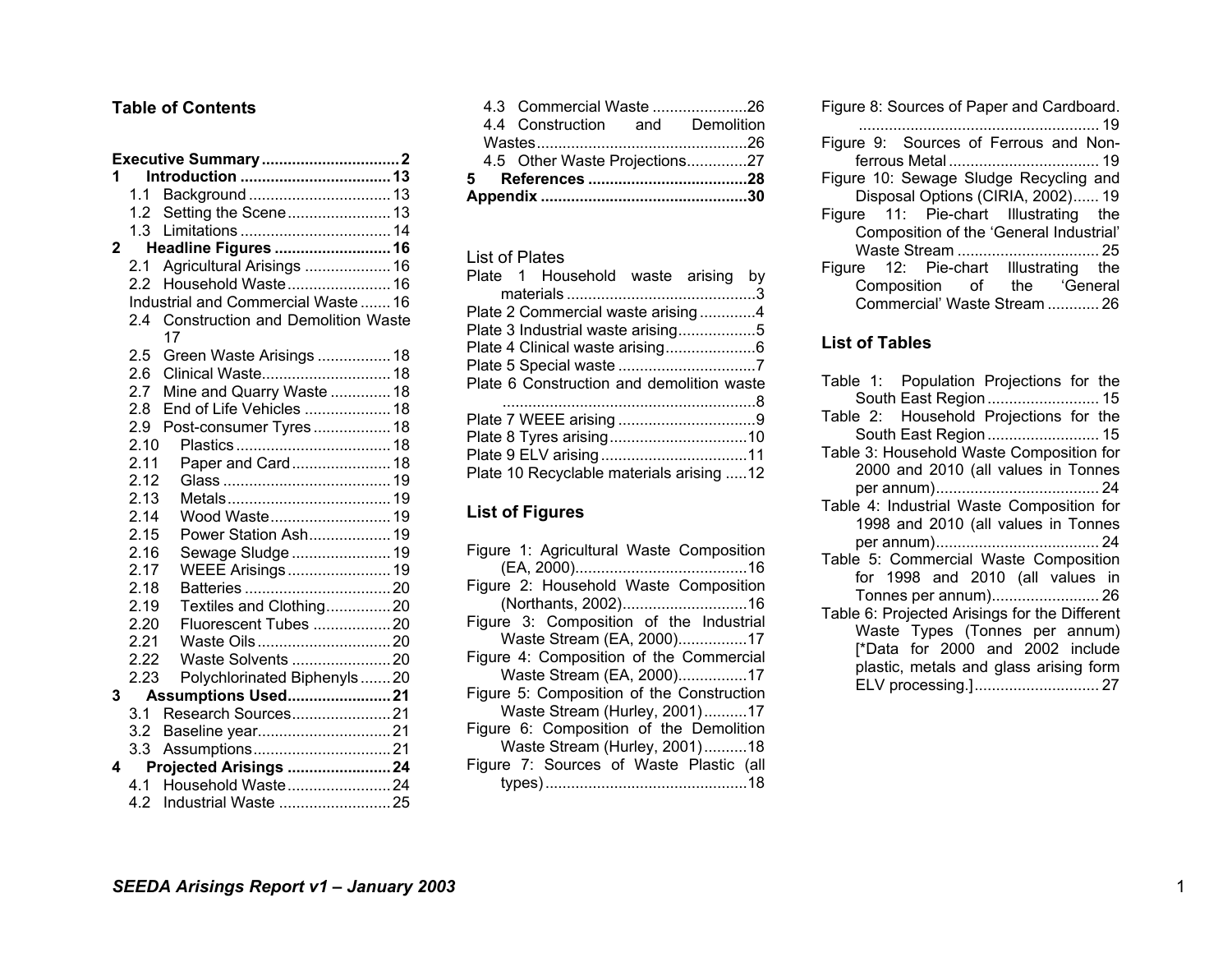# **Executive Summary**

Viridis were commissioned by SEEDA to produce this report which presents the findings of a study on waste arising in the South East of England. The research, carried out using the best available published statistics and some proxy data, provides an estimate of waste arising for a baseline year (2000) from which projections for up to 2010 have been made.

It is estimated that for the year 2000, the region produced 28 million tonnes of total waste. Current projections would predict that these arisings will increase to approximately 35 million tonnes in 2010.

The main waste streams identified are (per annum):

- Agricultural waste: **5 million tonnes**
- Household waste : **4.4 million tonnes**
- Industrial and commercial waste: **9 million tonnes**
- Construction and demolition waste: **13.5 million tonnes**.
- ELVs: **330,000** vehicles
- Post-consumer tyres: **50,000 tonnes**

Potentially recyclable materials within these waste streams amount to:

- •Plastics: **1.6 million tonnes**
- •Green waste: **570,000 tonnes**
- • Paper and cardboard: **4.4 million tonnes**
- Glass: **510,000 tonnes**
- •Metals: **980,000 tonnes**
- Wood: **540,000 tonnes**.

This data has been broken down to provide the relative contributions of the different Counties in the Southeast. The following plates present a breakdown of the significant waste streams per material and per County:

Plate 1: Household waste

Plate 2: Industrial waste

Plate 3: Commercial waste

Plate 4: Clinical waste

Plate 5: Special waste

Plate 6: Total arising by recyclable materials

Plate 7: Construction & Demolition waste

Plate 8: WEEE

Plate 9: Tyres

Plate 10: ELVs.

Tables with County-level breakdown of waste arisings are presented in the Appendix.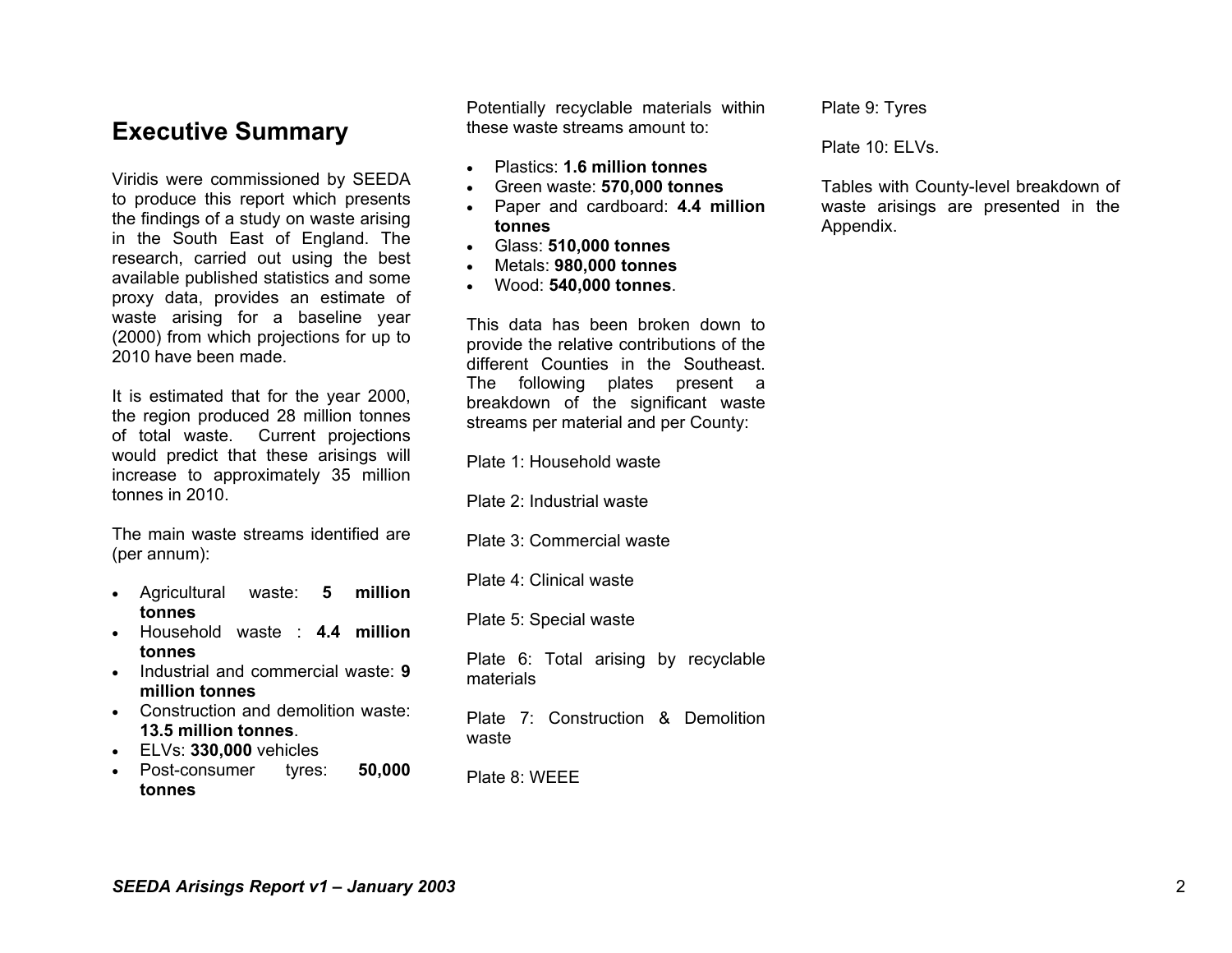

**Plate 1 Household Waste Arisings by Material**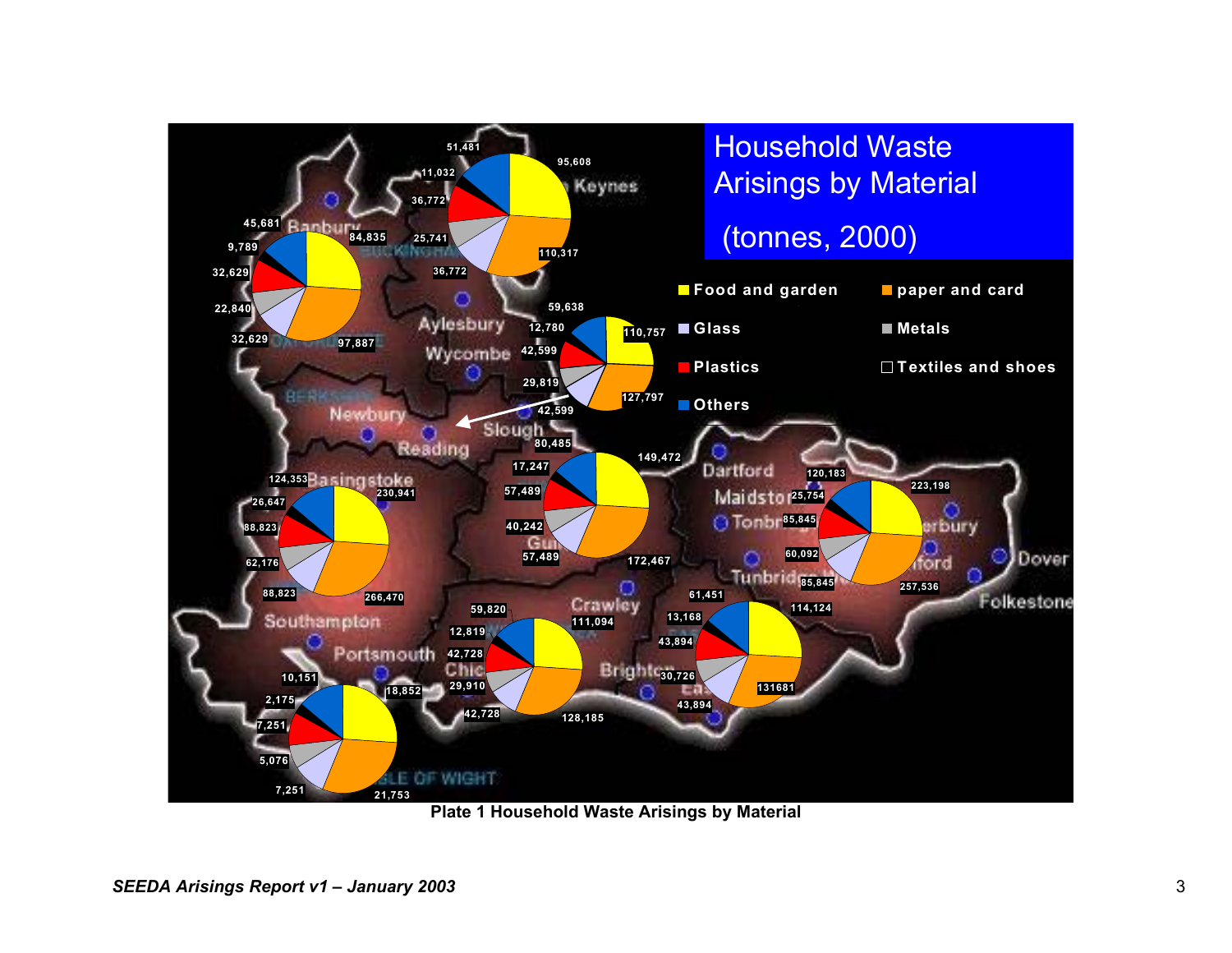

**Plate 2 Commercial Waste Arisings**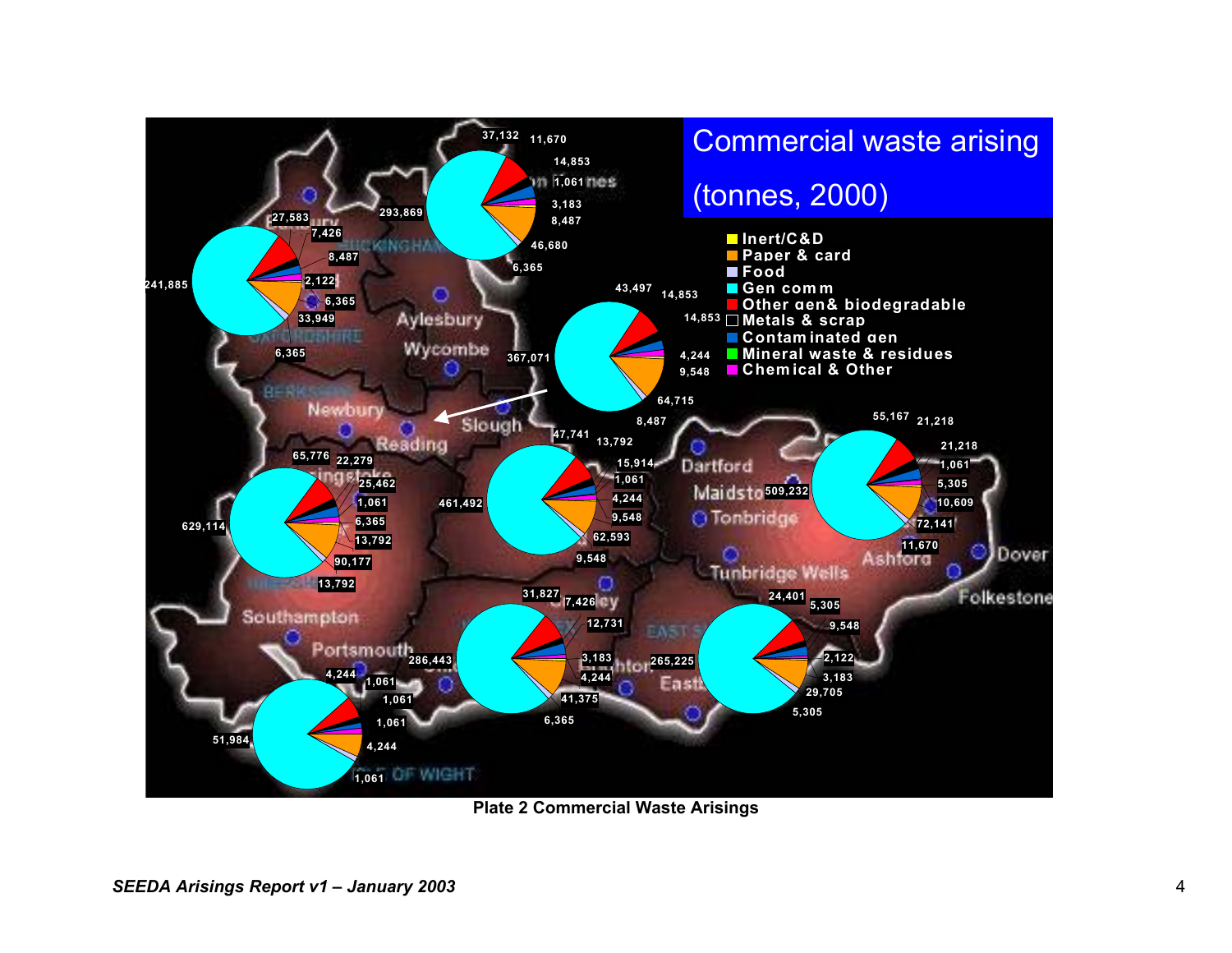

**Plate 3 Industrial Waste Arisings**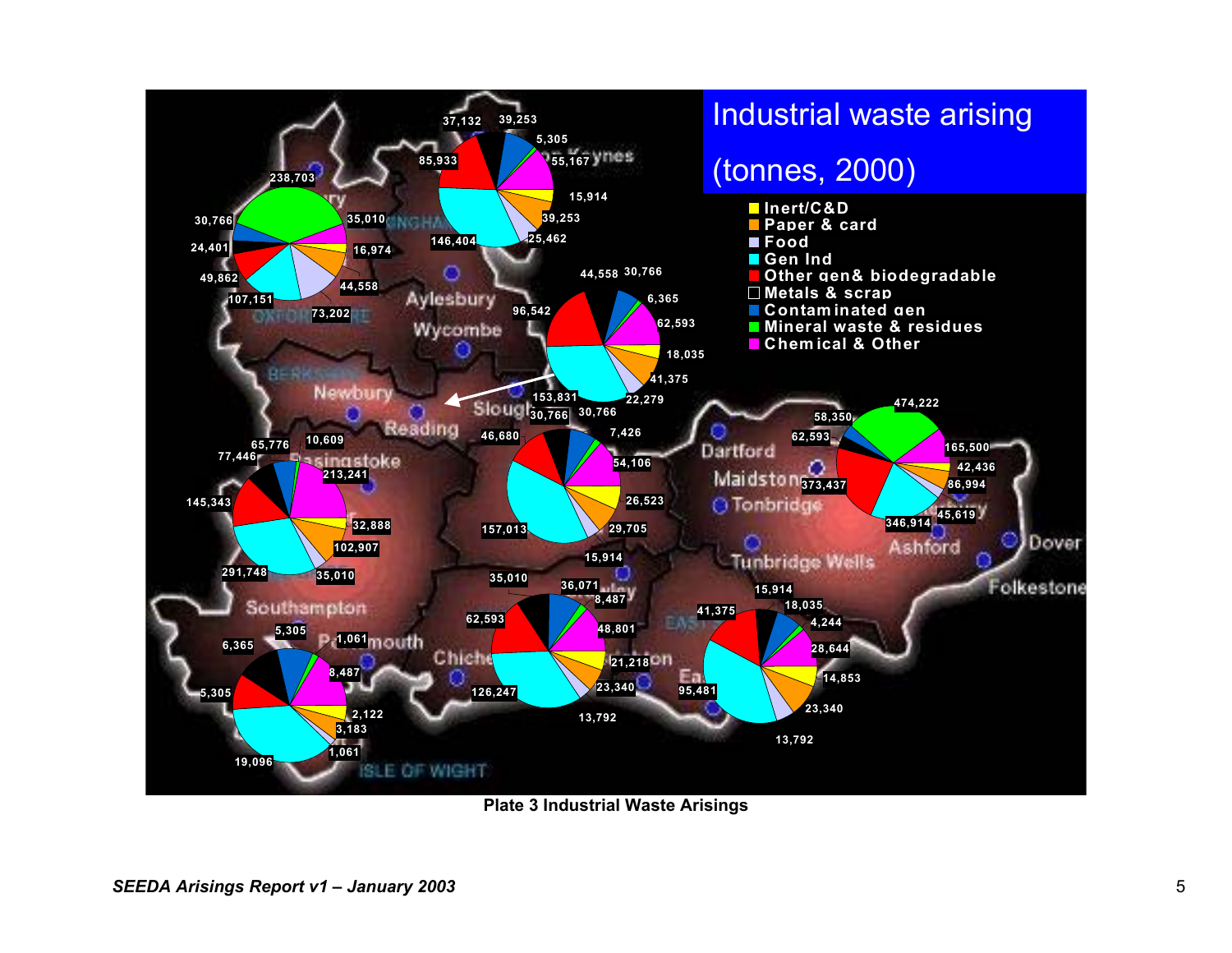

**Plate 4 Clinical Waste Arisings**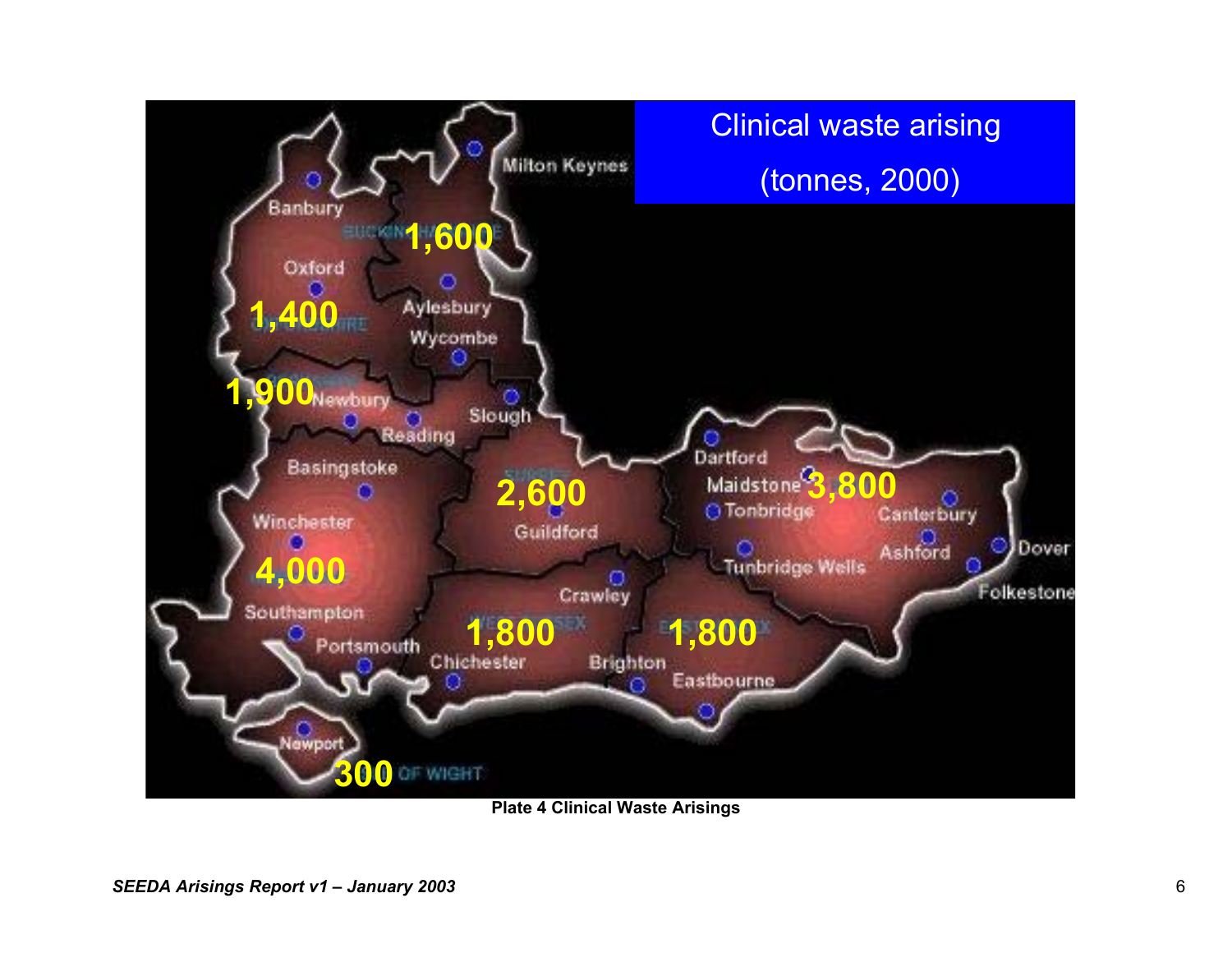

**Plate 5 Special Waste**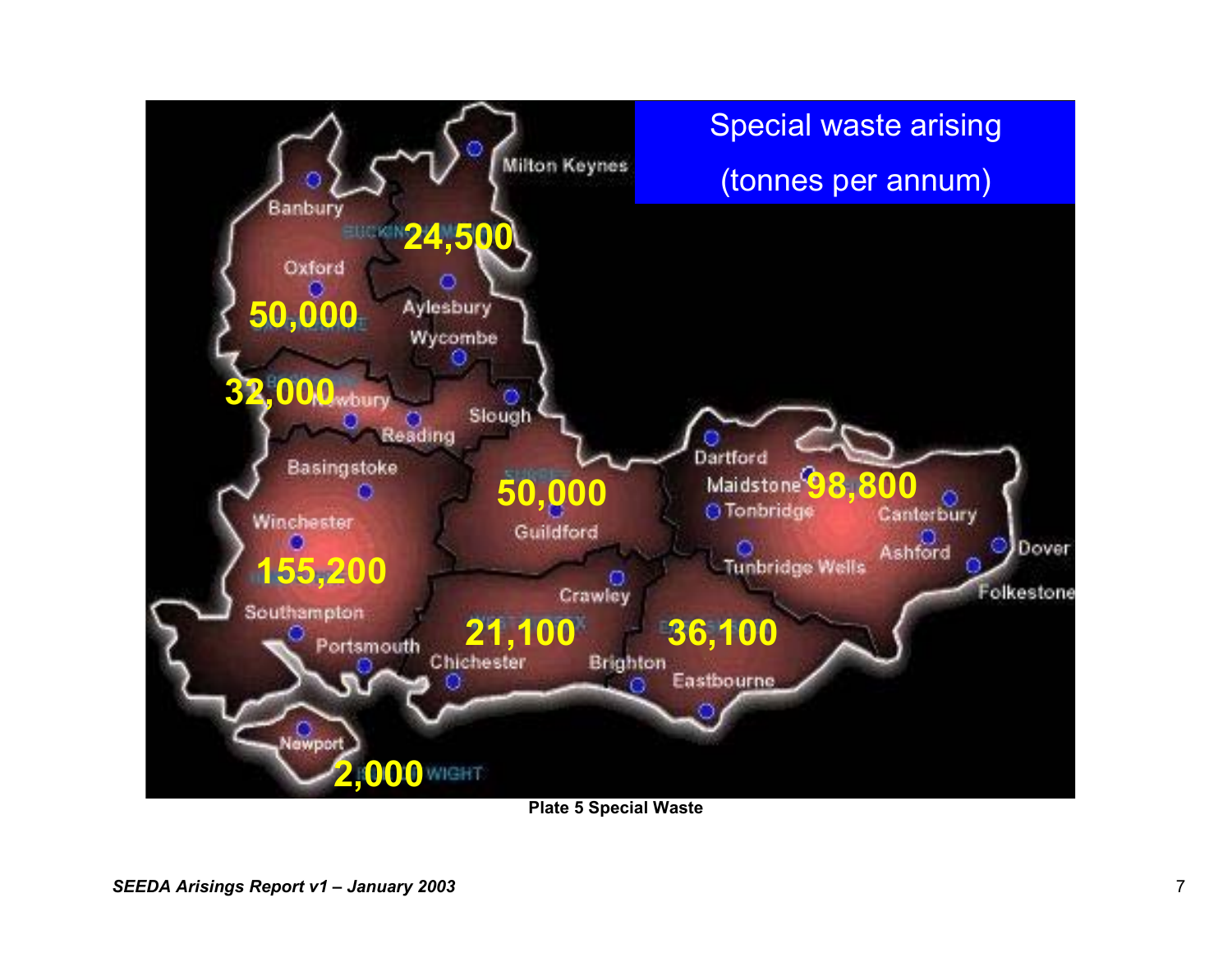

**Plate 6 Construction and Demolition Waste**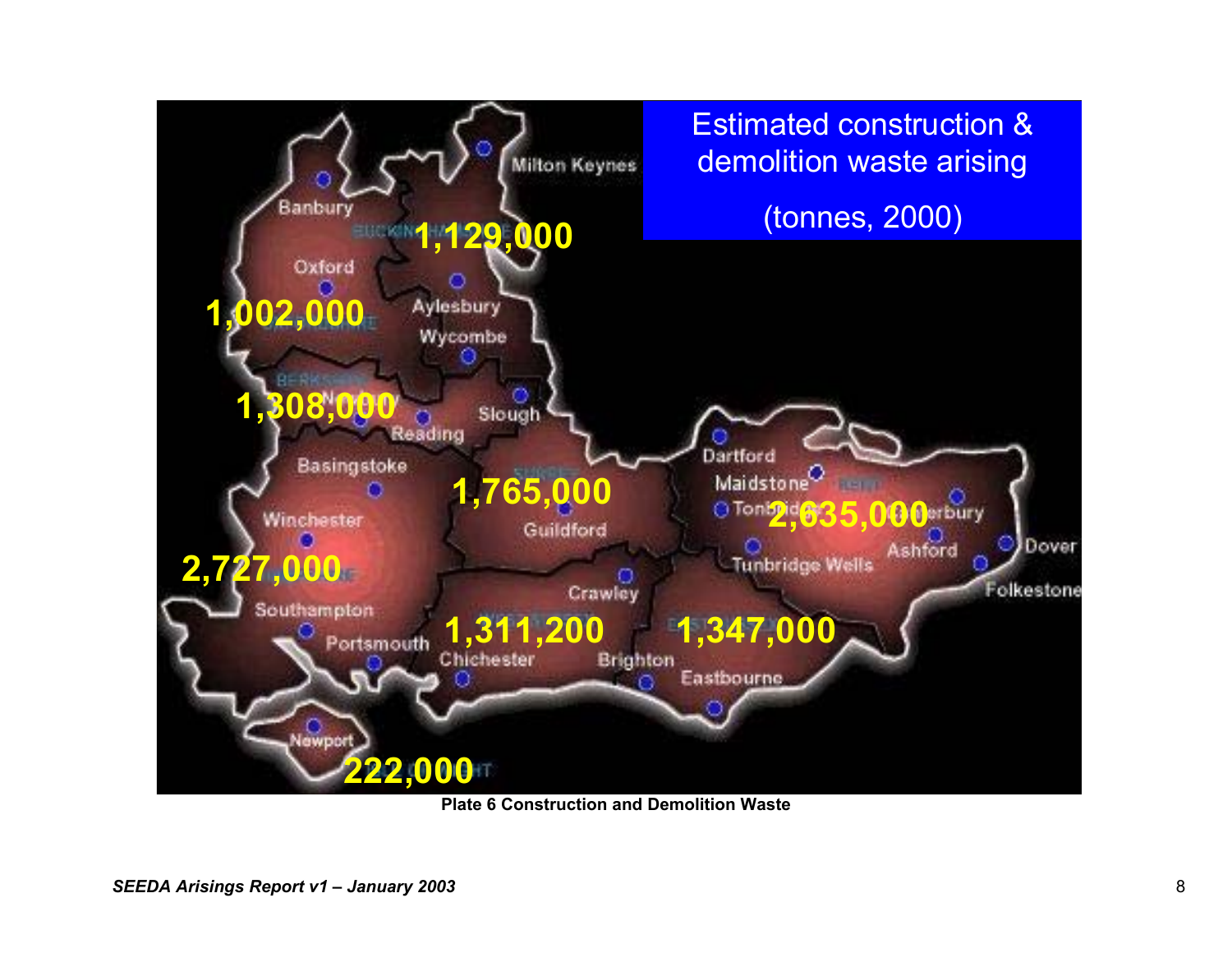

**Plate 7 Waste Electrical and Electronic Equipment Arisings**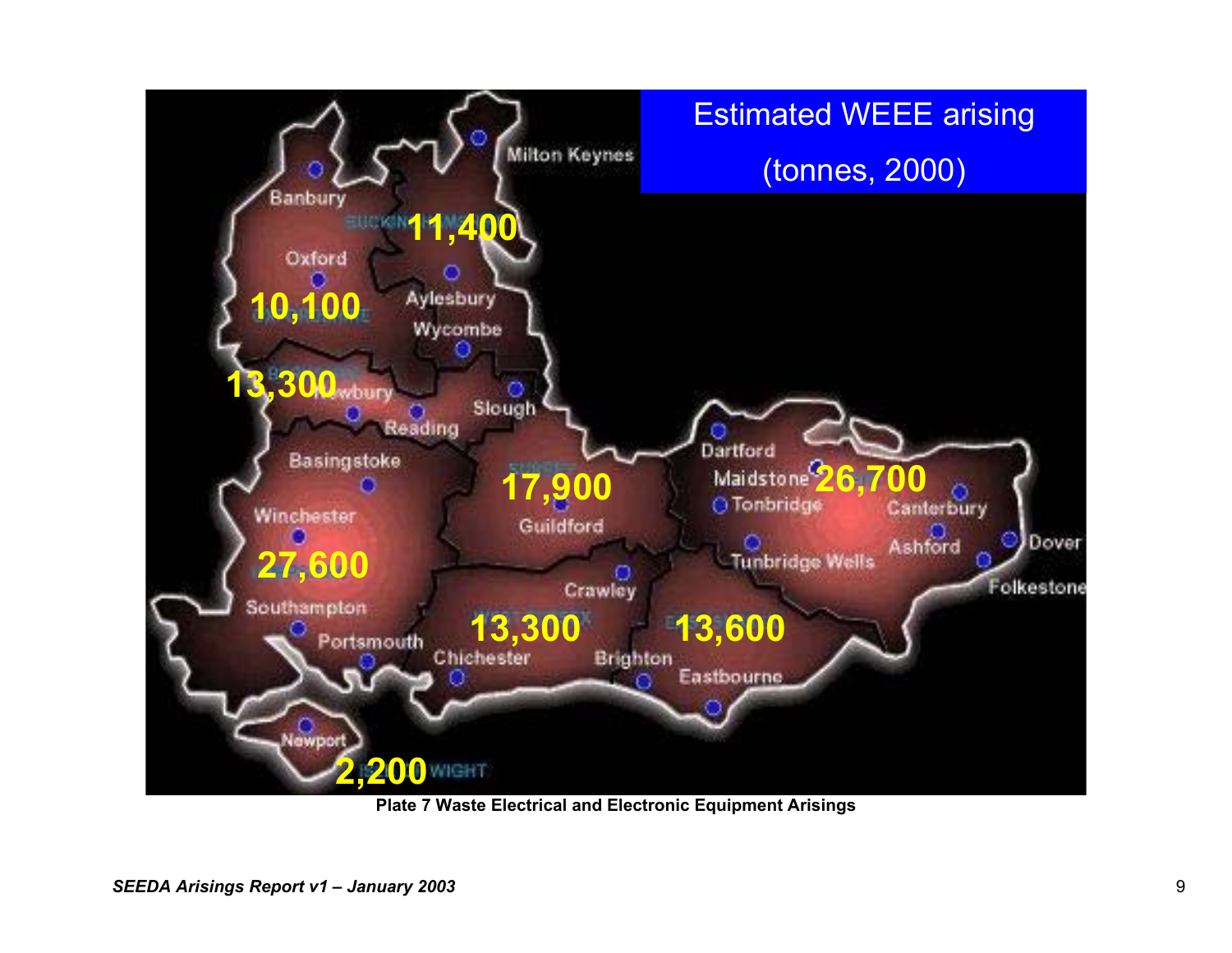

**Plate 8 Post-consumer Tyre Arisings**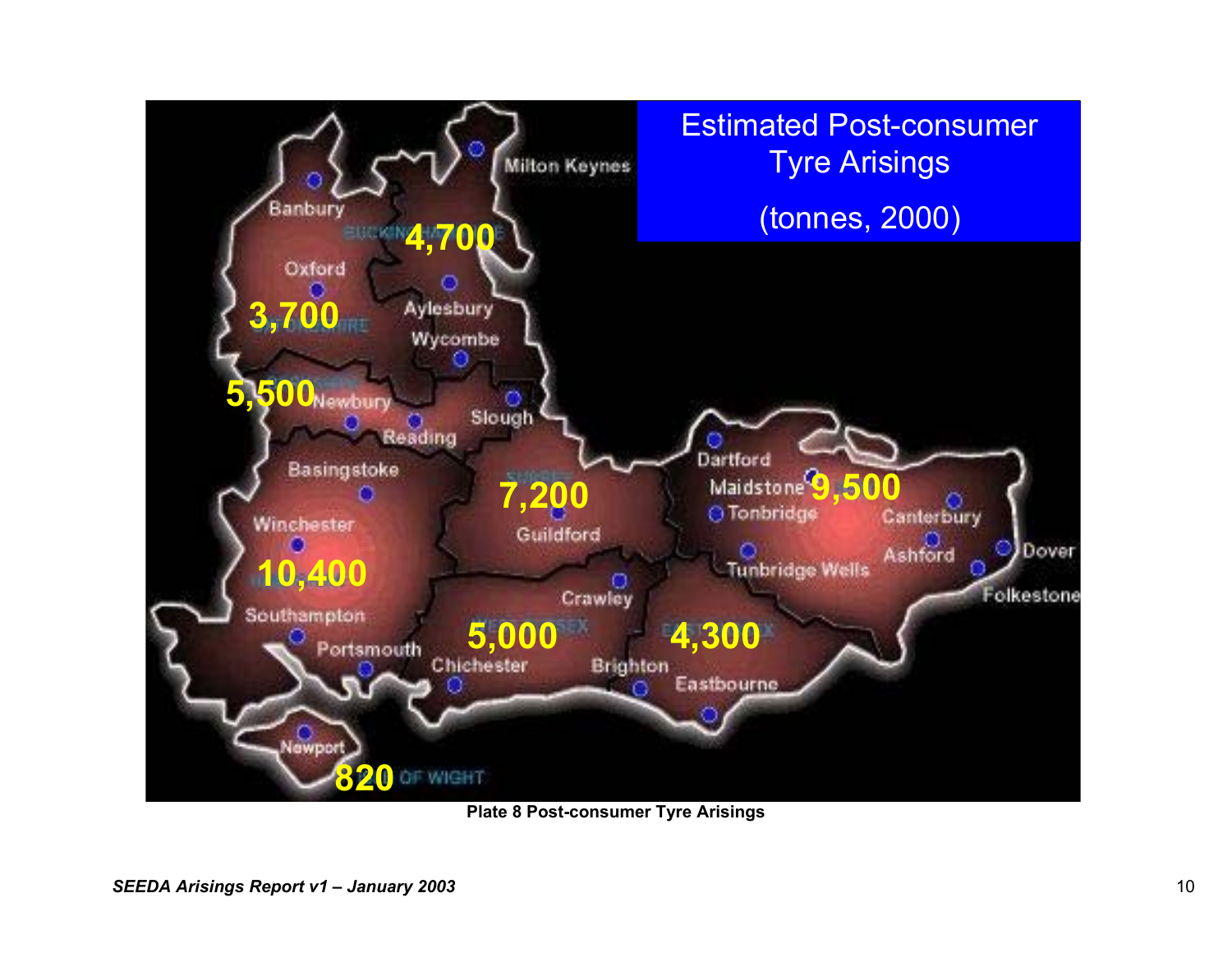

**Plate 9 ELV Arisings**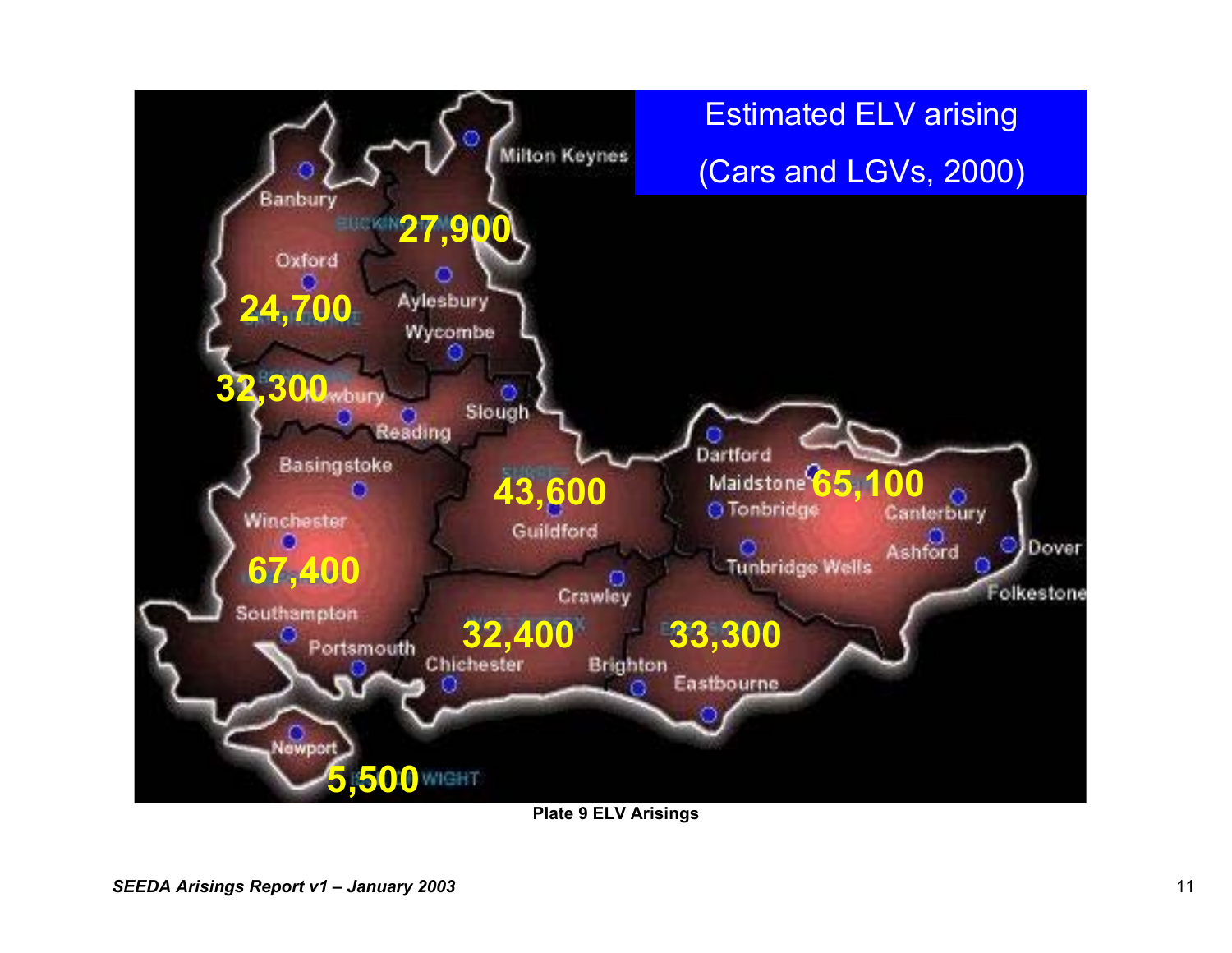

**Plate 10 Recyclable Material Arisings**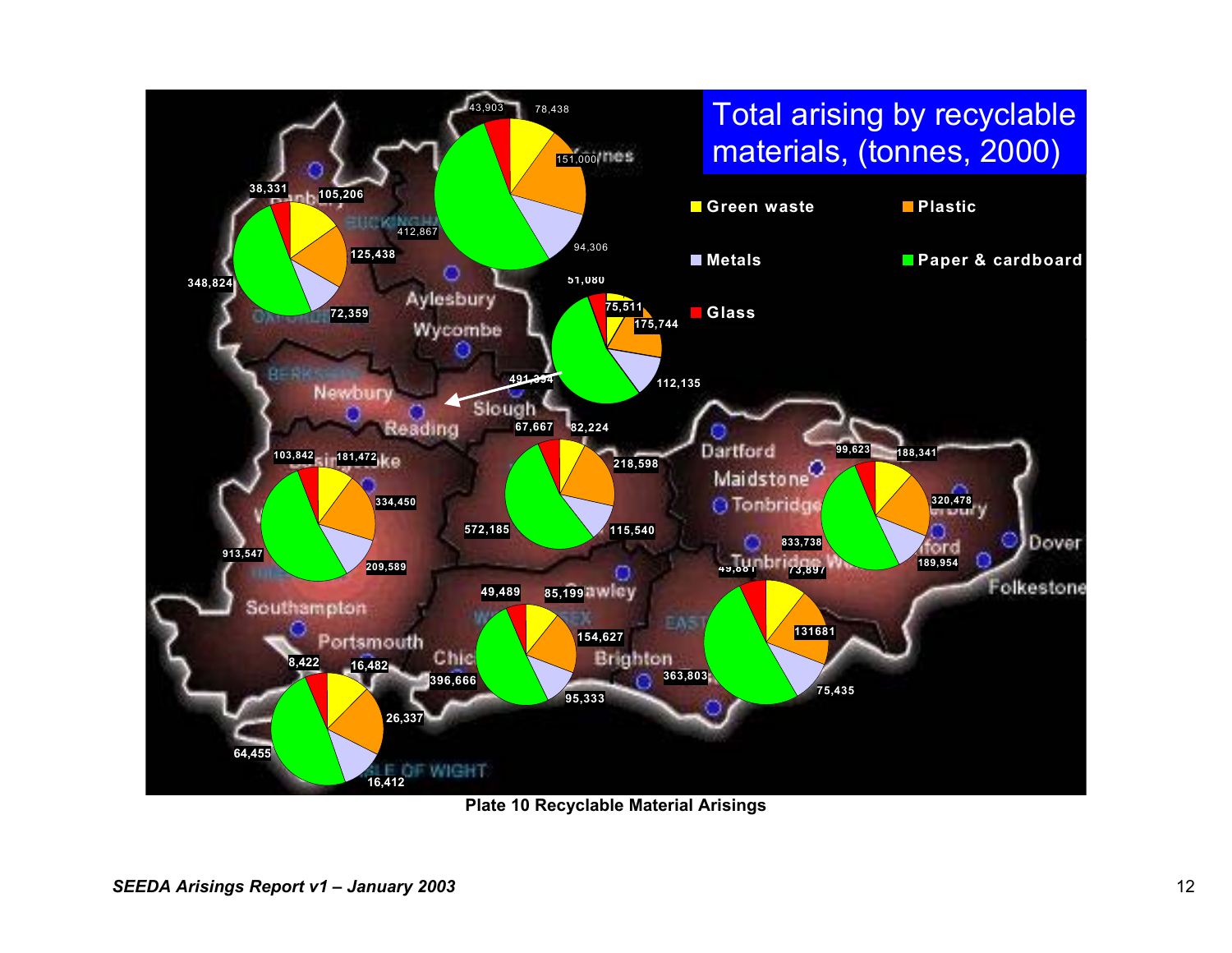# **1 Introduction**

## **1.1 Background**

Viridis have been commissioned by SEEDA to provide factual data on the arisings of different waste materials in their region. The work has been carried out based upon best available published information including:

- SWMA data for the South East Region as published by the Environment Agency in 2000.
- Local Authorities Waste plans and strategies, latest publications.
- Government commissioned research on mineral planning (SEERAWP, 2001), construction and demolition waste (Symonds Group, 2000 and 2002a), secondary aggregates (Symonds Group , 2002b).
- TRL and Viridis published and confidential research on ELV, tyres (Hird *et al*., 2002), construction industry (Smith *et al.,*  2002).
- Other research (ICER, 2000; EEA, 2002).

SEEDA have requested that the work be carried out to provide broad figures for the different waste types to outline

the scale of the problem and provide information on local arisings (at the County level). It is intended that the results of this baseline study will allow some initial conclusions to be made on:

- Areas with the greatest arisings of particular wastes.
- Areas which provide the potential opportunity for location of facilities to deal with particular wastes.
- Potential recycling opportunities within the region.

## **1.2 Setting the Scene**

In 2001, about 8 million people were registered as living in the South East of England (ONS, 2002a). This population was distributed in about 3.4 million households (ONS, 2002b). Government projections forecast that population will increase by 10% and households by 20% over the next 20 years (ODPM, 2000; EA, 2000).

The economy of the region is based mainly on the service sector, which employs nearly 80% of the workforce. The manufacturing and construction industry account for 19% and a small fraction is employed in the agricultural sector (EA, 2000).

#### **1.2.1 Population**

Table 1 outlines the estimated population projections for each of the Counties within the South East region, taken from the Office of the Deputy Prime Minister' research finidngs (ODPM, 2000). This shows a gradual increase in population at a rate of just over 0.3% per annum.

This indicates that waste arisings will increase with increasing population notwithstanding changes in product design or waste minimisation.

#### **1.2.2 Households**

Table 2 outlines the estimated household projections for each of the Counties within the South East region, taken from the Office of National Statistics (ONS, 2002a). This shows a gradual increase in the number of households at a rate of over 1.1% per annum. Reasons for this include greater numbers of individuals outliving their partners, high divorce rates and an increase in the desire to live independently.

The number of households can have an even greater impact upon the waste produced within a region. An increase in households which exceeds that of population indicates that there will be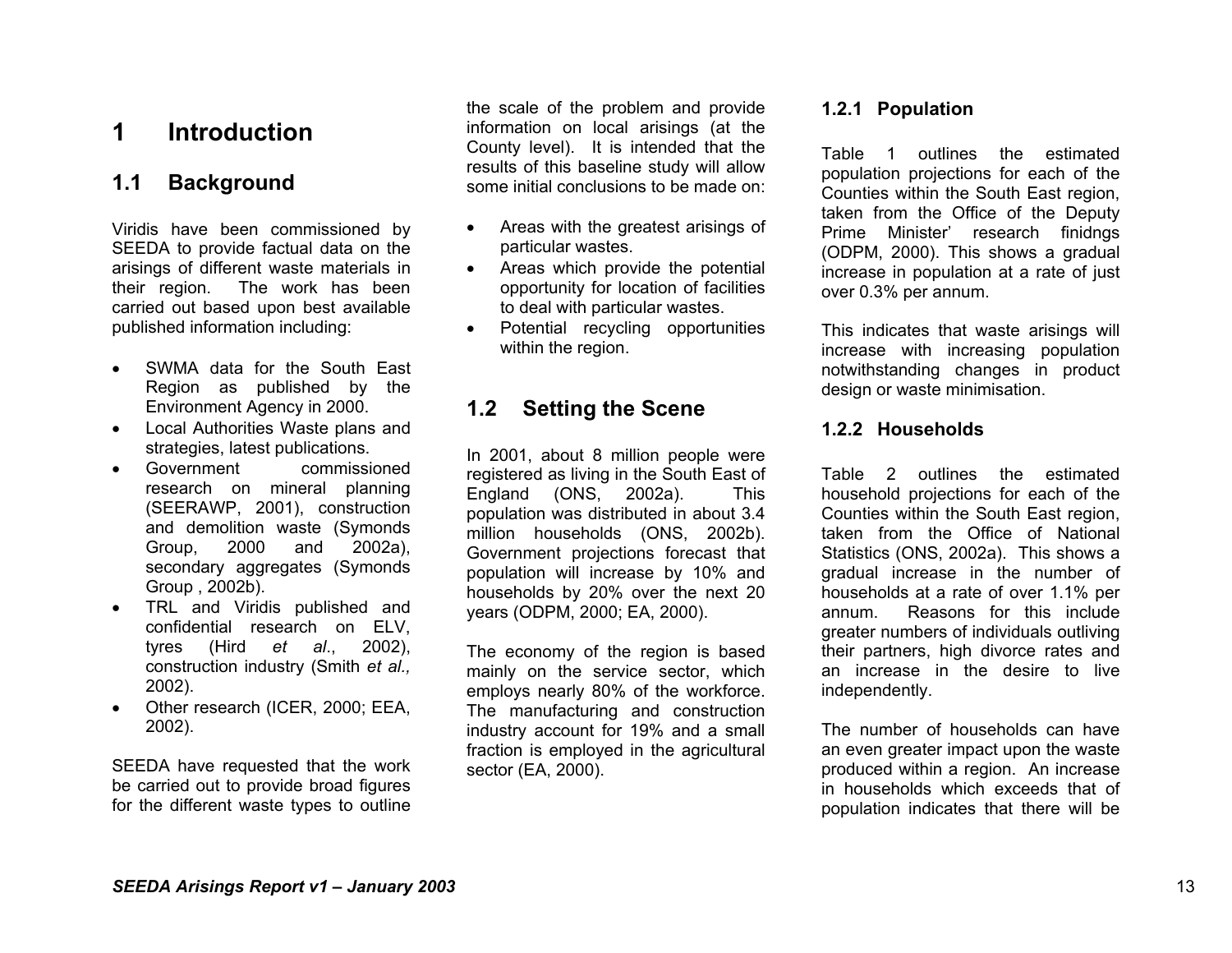an increase in the number of one person dwellings.

This will lead to an increase in waste per capita through decreased sharing of materials and resources. The packaging from one new television set will be the same for a one person dwelling as a family of five. However, the waste produced per capita for a family of five is one-fifth of that for a single occupier dwelling.

## **1.3 Limitations**

The nature of this work has entailed both research into published statistics and the use of proxy data to determine approximate arisings for a number of waste types. This has required the use of a number of assumptions to aid in the production of realistic figures for the various waste types. This data has been used to equalise all arisings to the year 2000 (the majority of available collected data is from 1998). This equalisation has allowed growth estimates to be used to determine the future potential for growth in the different waste arisings.

The use of such methods may be subject to error, but the statistics analysed, assumptions used, and sources used during the research are outlined in Section 3.

Rounding has been used in the production of the figures for this report. The accuracy of any un-rounded figures is due entirely to mathematical necessity.

The report is based upon published data only. No organisations have been contacted to confirm the validity of the data used. Due to the timescale available for the project, permission to use data has not been requested from the authors of the publications detailed in the references section. Viridis would suggest that permission should be requested from these authors should any parts of the report be prepared for external publication or use by SEEDA.

It is not intended that SEEDA or any other reader infer unrealistic accuracy from the tables and figures illustrated in this report. Viridis is not responsible for the accuracy of the published data, nor for how this data is used.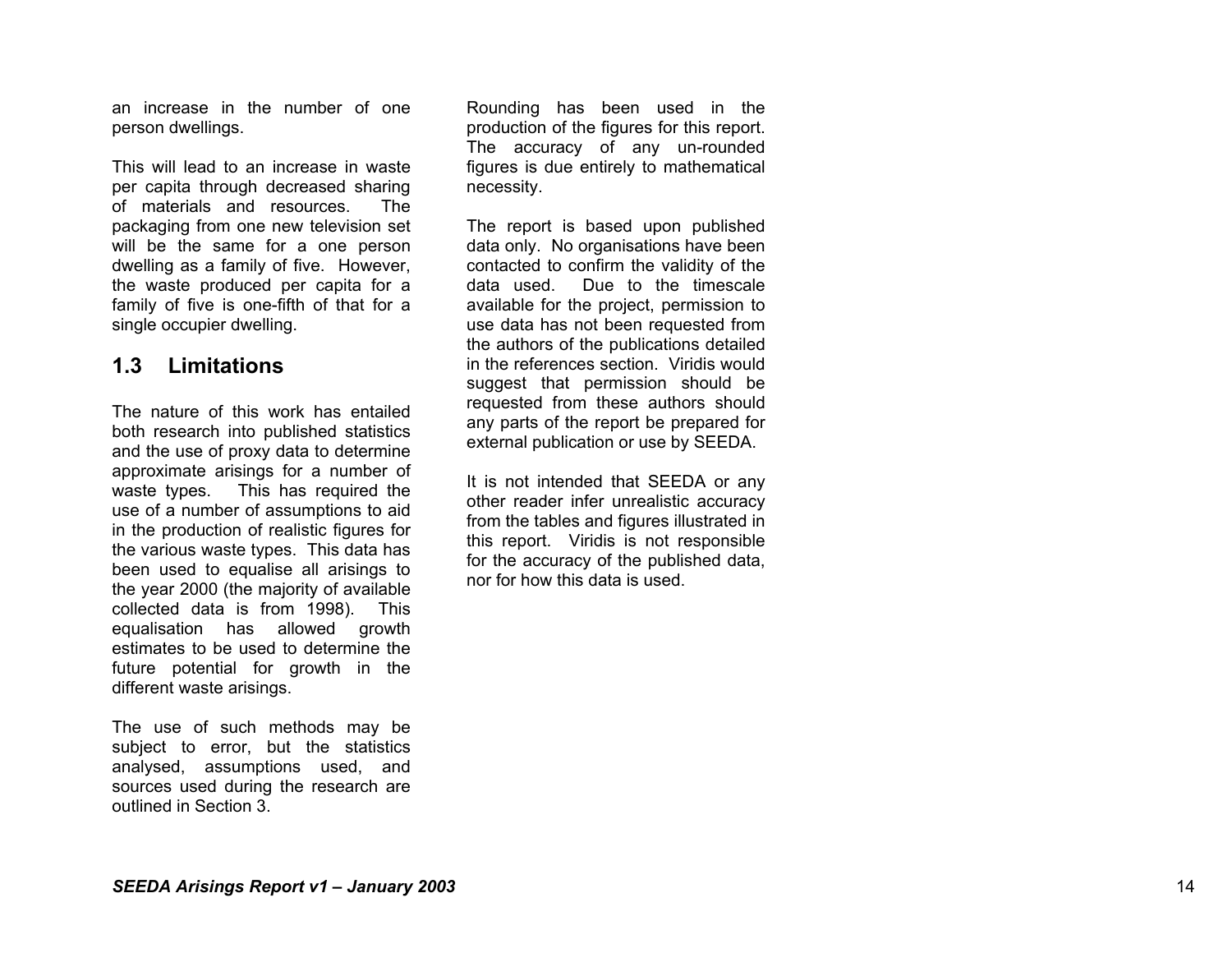|  |  |  | Table 1: Population Projections for the South East Region |
|--|--|--|-----------------------------------------------------------|
|--|--|--|-----------------------------------------------------------|

| <b>Date</b> | <b>South East Berkshire</b> |         | <b>Bucks</b> | East<br><b>Sussex</b> | <b>Hampshire</b> | Isle of<br>Wight | Kent      | <b>Oxfordshire</b> | <b>Surrey</b> | West<br><b>Sussex</b> |
|-------------|-----------------------------|---------|--------------|-----------------------|------------------|------------------|-----------|--------------------|---------------|-----------------------|
| 2001        | 8,008,980                   | 800,248 | 686,847      | 742,984               | 1,643,793        | 133,000          | 1,582,144 | 606,965            | 1,059,331     | 754,589               |
| 2002        | 8,035,410                   | 802,889 | 689,114      | 745,436               | 1,649,218        | 133,439          | 1,587,365 | 608,968            | 1,062,827     | 757,079               |
| 2003        | 8,061,926                   | 805,538 | 691,388      | 747,896               | 1,654,660        | 133,879          | 1,592,603 | 610,978            | 1,066,334     | 759,578               |
| 2004        | 8,088,531                   | 808,197 | 693,669      | 750,364               | 1,660,120        | 134,321          | 1,597,859 | 612,994            | 1,069,853     | 762,084               |
| 2005        | 8,115,223                   | 810,864 | 695,958      | 752,840               | 1,665,599        | 134,764          | 1,603,132 | 615,017            | 1,073,384     | 764,599               |
| 2006        | 8,142,815                   | 813,621 | 698,325      | 755.400               | 1,671,262        | 135,223          | 1,608,583 | 617,108            | 1,077,033     | 767.199               |
| 2007        | 8,170,500                   | 816,387 | 700,699      | 757,968               | 1,676,944        | 135,682          | 1,614,052 | 619,206            | 1,080,695     | 769,807               |
| 2008        | 8,198,280                   | 819,163 | 703,081      | 760,545               | 1,682,646        | 136,144          | 1,619,540 | 621,311            | 1,084,369     | 772,424               |
| 2009        | 8,226,974                   | 822,030 | 705,542      | 763,207               | 1,688,535        | 136,620          | 1,625,208 | 623,486            | 1,088,165     | 775,128               |
| 2010        | 8,255,768                   | 824,907 | 708,011      | 765,878               | 1,694,445        | 137,098          | 1,630,896 | 625,668            | 1,091,973     | 777,841               |

## **Table 2: Household Projections for the South East Region**

| <b>Date</b> | <b>South East</b> | <b>Berkshire</b> | <b>Bucks</b> | East<br><b>Sussex</b> | <b>Hampshire</b> | Isle of<br>Wight | Kent    | Oxfordshire | <b>Surrey</b> | <b>West</b><br><b>Sussex</b> |
|-------------|-------------------|------------------|--------------|-----------------------|------------------|------------------|---------|-------------|---------------|------------------------------|
| 2000        | 3,382,000         | 329,000          | 284,000      | 339,000               | 686,000          | 56,000           | 663,000 | 252,000     | 444,000       | 330,000                      |
| 2001        | 3.405.000         | 340,000          | 289,000      | 340,000               | 699,000          | 55,000           | 656,000 | 251,000     | 441.000       | 330,000                      |
| 2002        | 3,445,860         | 344,080          | 292,468      | 344.080               | 707,388          | 55,660           | 663,872 | 254.012     | 446.292       | 333.960                      |
| 2003        | 3,487,210         | 348,209          | 295,978      | 348,209               | 715,877          | 56,328           | 671.838 | 257,060     | 451.648       | 337,968                      |
| 2004        | 3,529,057         | 352,387          | 299,529      | 352,387               | 724.467          | 57.004           | 679,901 | 260,145     | 457,067       | 342,023                      |
| 2005        | 3.571.406         | 356,616          | 303.124      | 356,616               | 733,161          | 57.688           | 688,059 | 263.267     | 462,552       | 346.127                      |
| 2006        | 3,567,000         | 356,616          | 308,000      | 358,000               | 737,000          | 57,000           | 677,000 | 266,000     | 456,000       | 347,000                      |
| 2007        | 3.607.664         | 360.682          | 311.511      | 362.081               | 745.402          | 57.650           | 684.718 | 269.032     | 461.198       | 350,956                      |
| 2008        | 3,648,791         | 364.793          | 315,062      | 366,209               | 753.899          | 58.307           | 692,524 | 272,099     | 466,456       | 354,957                      |
| 2009        | 3,690,387         | 368,952          | 318,654      | 370.384               | 762,494          | 58.972           | 700,418 | 275.201     | 471,774       | 359,003                      |
| 2010        | 3,732,458         | 373,158          | 322,287      | 374,606               | 771,186          | 59,644           | 708,403 | 278,339     | 477,152       | 363,096                      |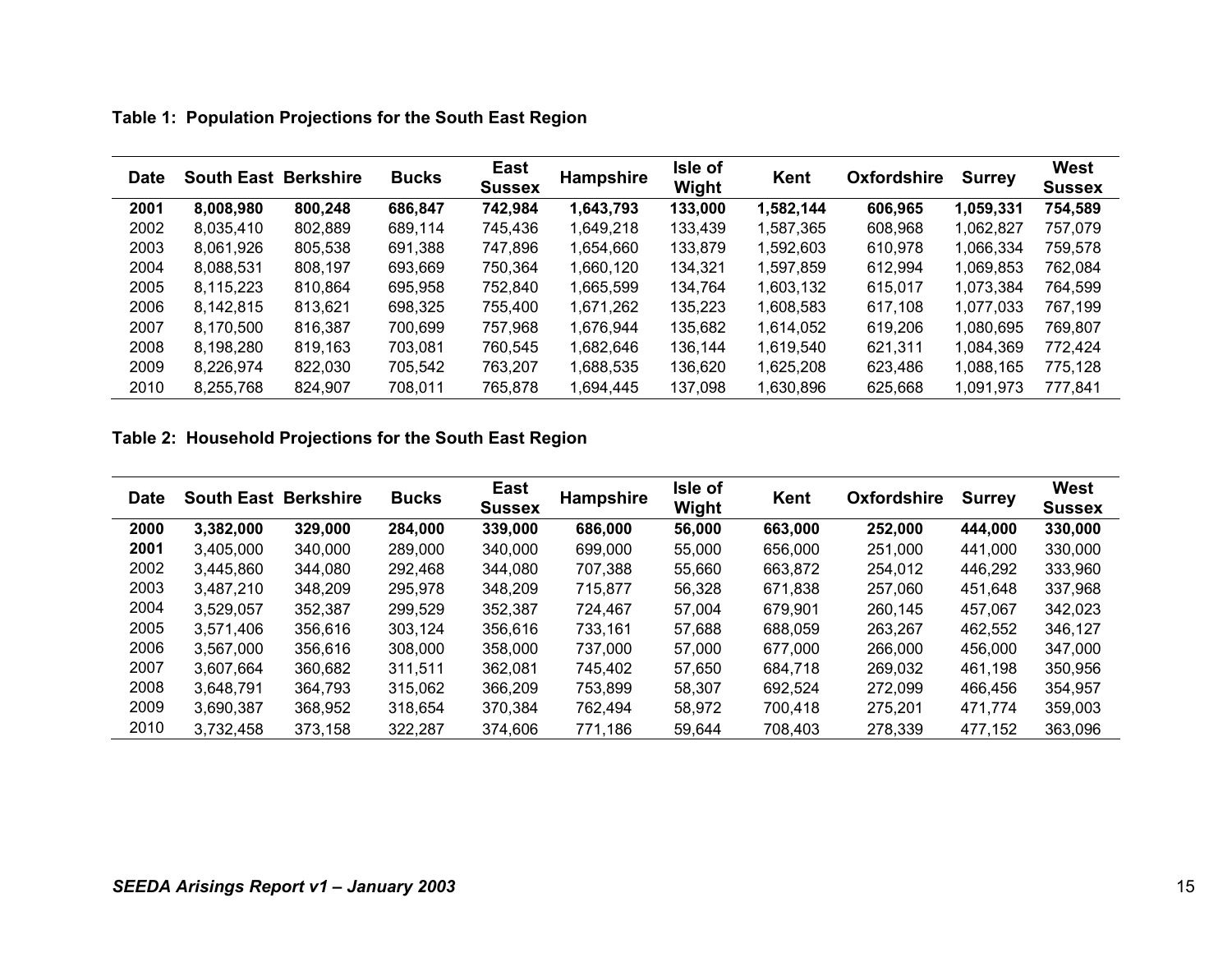# **2 Headline Figures**

The South East is a major waste producer with some 28 million tonnes created annually from all of the major waste streams. Current projections would indicate that by 2010 the South East Region will have to manage 25% more waste, or a total increased arising of all types of waste equivalent to over 7 million tonnes throughout the period.

The following provides a breakdown of the major waste streams produced in the South East. More detailed information on these arisings, including the assumptions surrounding their derivation are included in Chapter 3.

## **2.1 Agricultural Arisings**

The total recorded agricultural waste arisings in the South East region are of the order of **5 million tonnes per annum**, 92% of which is animal matter. Approximately 10% of these arisings would be classified as Special Waste. Figure 1 illustrates the composition of the Agricultural waste stream in the South East as detailed in the SWMA (EA, 2000). The second chart shows the composition of the materials which make up the 'Other' slice of the first chart.

**Figure 1: Agricultural Waste Composition (EA, 2000)** 



### **2.2 Household Waste**

The total recorded municipal waste arisings are in the order of **4.4 million tonnes per annum**. Figure 2 illustrates the general UK composition of Household Waste.

#### **Figure 2: Household Waste Composition (Northants, 2002)**



## **2.3 Industrial and Commercial Waste**

Industrial and commercial waste accounted for approximately **9 million tonnes** in 1998 (Environment Agency' survey for the Strategic Waste Management Assessment for the South East, 2000). The Industrial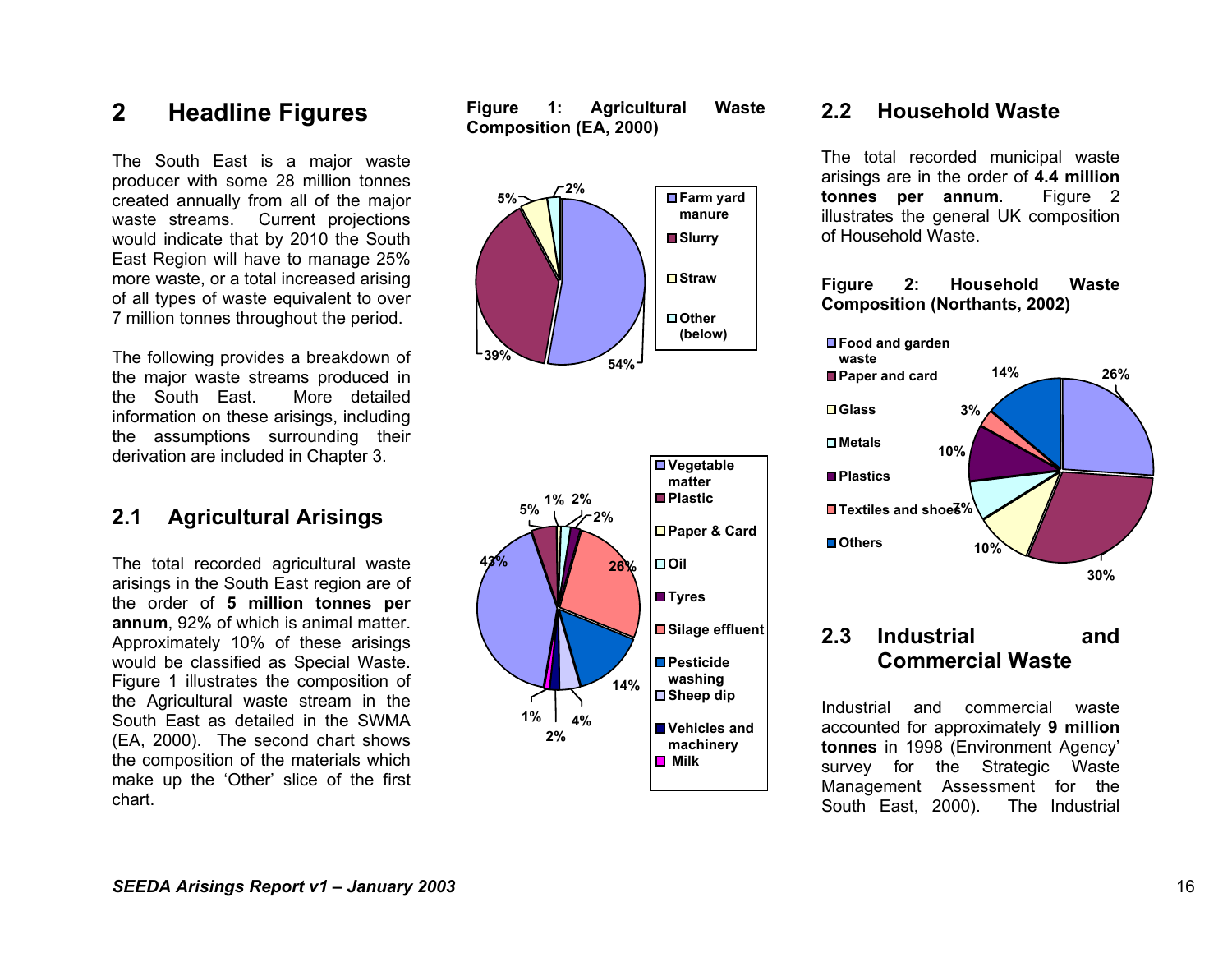waste stream composition is illustrated in Figure 3.

**Figure 3: Composition of the Industrial Waste Stream (EA, 2000)** 



**2000)** 

Figure 4 outlines the composition of the commercial waste stream in the South East region.

## **2.4 Construction and Demolition Waste**

**2.4%7.9%**

 **0.1%2.9%**

**72.4%**

**Figure 4: Composition of the Commercial Waste Stream (EA,** 

The total recorded Construction and Demolition (C&D) waste arisings within the region are in the order of **13.5 million tonnes** in 2000. However, C&D waste production varies in relation to the work being undertaken at any one time, and so will rise and fall with the property trade.

The sources of C&D waste include household and municipal streams as well as property development and construction, and industrial and commercial arisings. The general composition of Construction waste in the UK is outlined in Figure 5.

#### **Figure 5: Composition of the Construction Waste Stream (Hurley, 2001)**



Figure 6 outlines the general composition of Demolition waste in the UK.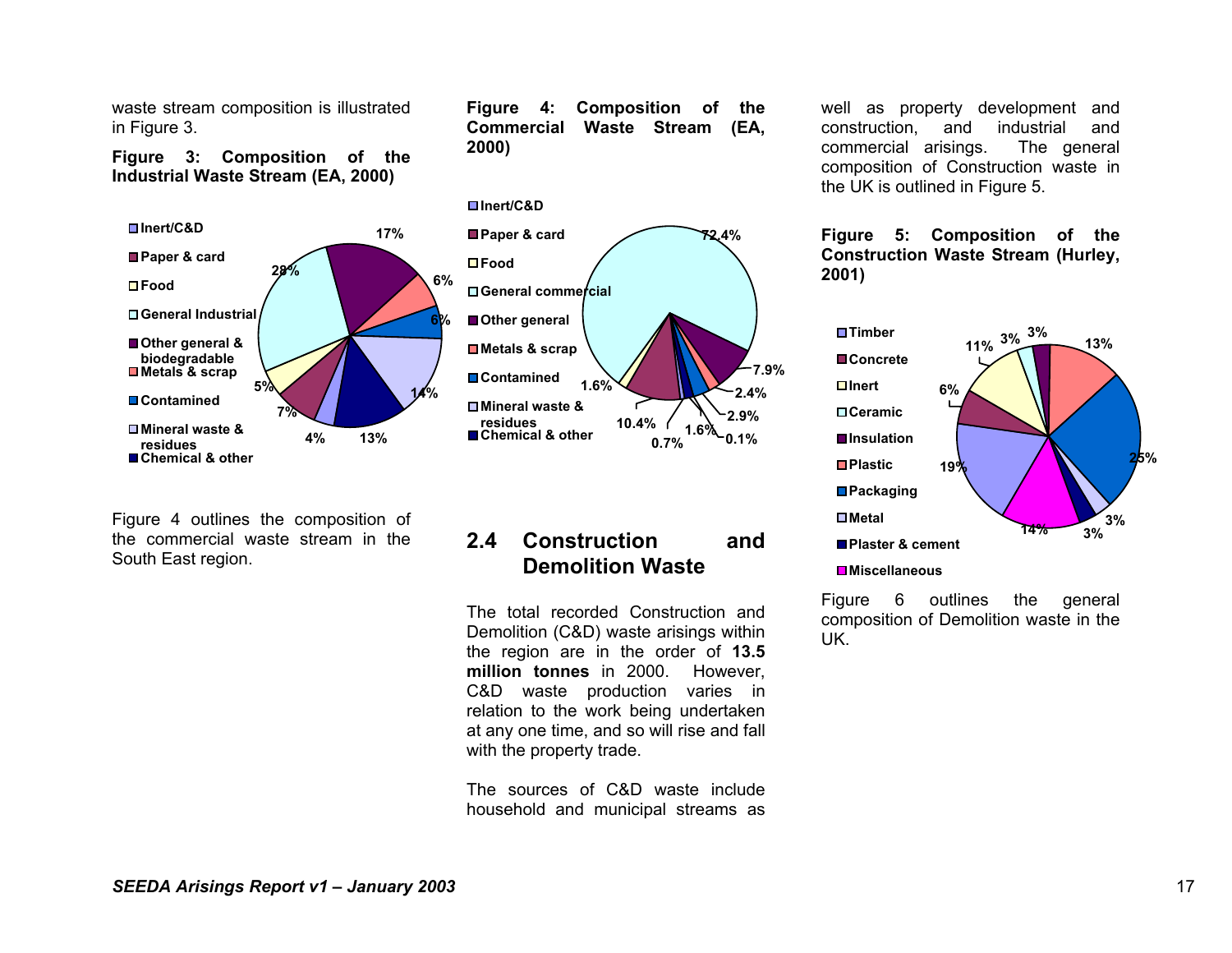**Figure 6: Composition of the Demolition Waste Stream (Hurley, 2001)** 



#### **2.5 Green Waste Arisings**

Green waste includes garden materials from homes and public gardens. The total recorded green waste arisings are in the order of **570,000 tonnes per annum**. This consists primarily of household garden waste collected either as part of the municipal waste collection or through Civic Amenity sites. It does not include green waste arisings from agriculture.

### **2.6 Clinical Waste**

The total recorded arisings of clinical waste are in the order of **20,000 tonnes per annum**, of which approximately **1,600 tonnes will be classified as Special Waste**.

## **2.7 Mine and Quarry Waste**

The total recorded arisings of waste from the mining and quarrying industry is in the order of **5.1 million tonnes per annum**.

# **2.8 End of Life Vehicles**

The total recorded End of Life Vehicles arising are in the order of **330,000 vehicles, or approximately 310,000 tonnes per annum**.

## **2.9 Post-consumer Tyres**

Post-consumer tyre arisings are in the order of **50,000 to 80,000 tonnes per annum**, depending upon the reference source consulted $1$ .

## **2.10 Plastics**

The total arisings of plastic are in the order of **1.6 million tonnes per annum**. Plastic comes from a variety of sources as outlined in Figure 7.

#### **Figure 7: Sources of Waste Plastic (all types)**



## **2.11 Paper and Card**

The total recorded arisings of paper and card are in the order of **4.4 million tonnes per annum.** Figure 8 outlines the various sources of paper and cardboard.

 $1$  The lower figure is based upon the Viridis Report, (Hird et al, 2002), the higher figure is based upon the arisings provided by the EA in the SWMA for the South East. Both figures are based upon 1998 arisings.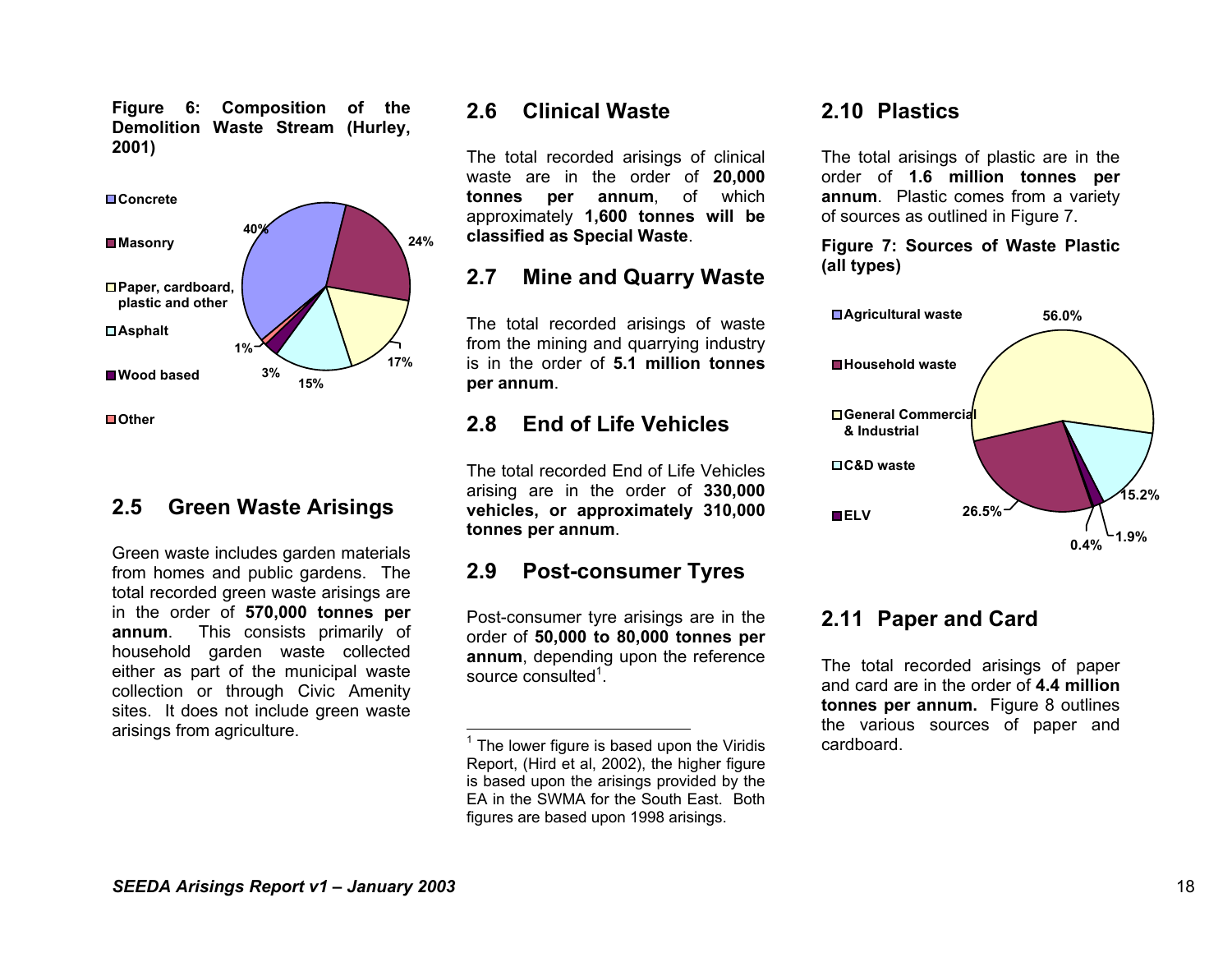**Figure 8: Sources of Paper and Cardboard.** 



#### **Figure 9: Sources of Ferrous and Non-ferrous Metal**



## **2.12 Glass**

The total recorded glass are in the order of **510,000 tonnes per annum**, approximately 86% of which comes from the municipal waste stream.

## **2.13 Metals**

The total estimated arisings of metal (ferrous and non-ferrous) is in the order of 980,000 tonnes per annum. Figure 9 outlines the sources of both ferrous and non-ferrous wastes in the region.

# **2.14 Wood Waste**

The total recorded wood waste arisings (as timber) in the South East region are in the order of **540,000 tonnes per annum**. As with C&D waste, this is prone to fluctuation with economic and property market conditions.

# **2.15 Power Station Ash**

The total recorded arisings of power station ash within the South East are in the region of **540,000 tonnes per annum**. Approximately 18% of this is

disposed of to landfill, the remainder finding alternative uses.

# **2.16 Sewage Sludge**

The total arisings of sewage sludge are in the order of **20,000 tonnes per annum** (5% dried solids). Approximately 50% of this is classified as Special Waste. The disposal options for sewage sludge throughout the UK are illustrated in Figure 10.

#### **Figure 10: Sewage Sludge Recycling and Disposal Options (CIRIA, 2002)**



## **2.17 WEEE Arisings**

The total Waste Electrical and Electronic Equipment arisings in the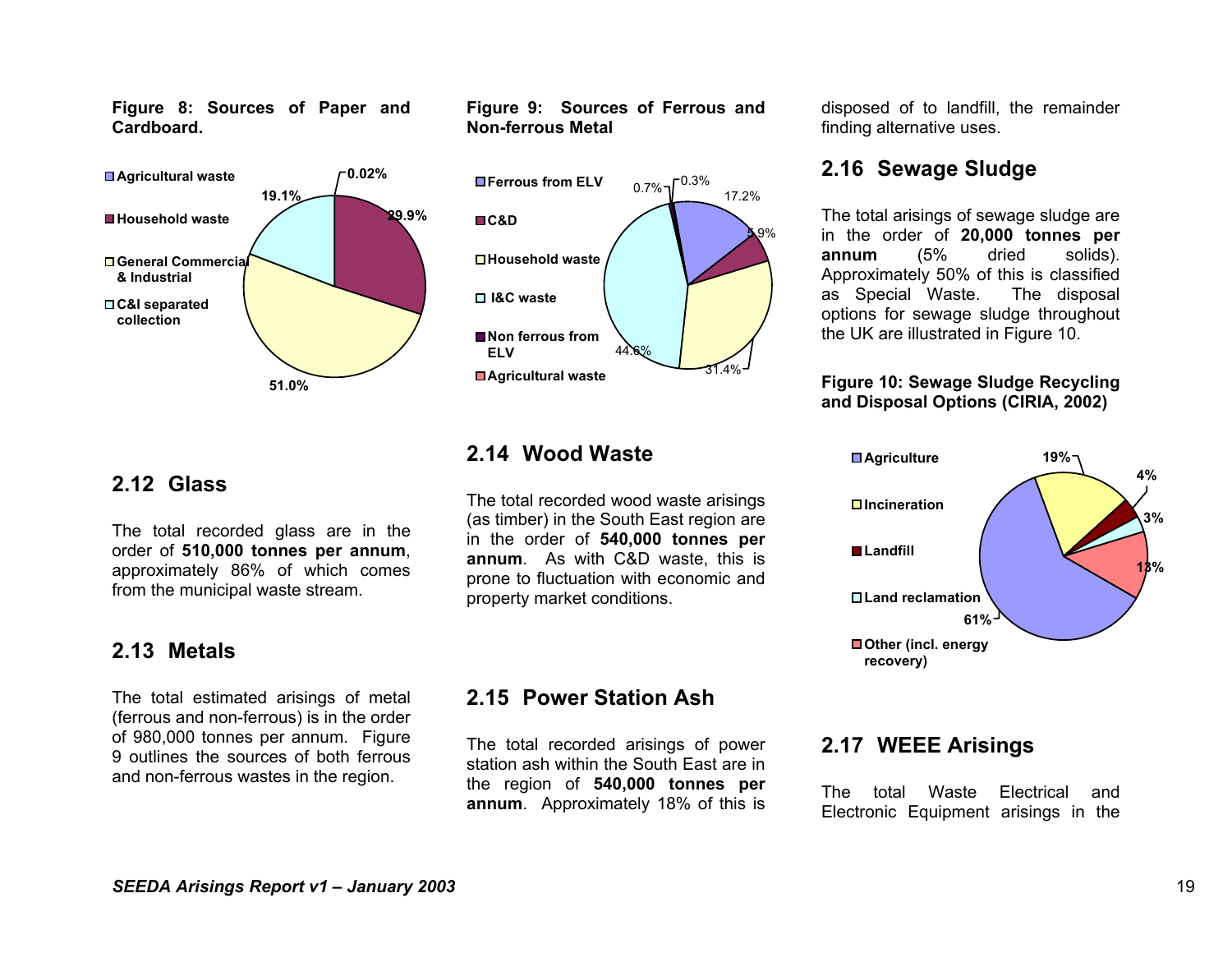South East have been estimated in the order of **136,000 tonnes per annum**.

### **2.18 Batteries**

This includes lead acid vehicle batteries and household batteries used to power household appliances. The total estimated arisings of lead acid batteries is in the order of **18,000 tonnes per annum**.

The total estimated arisings of household batteries in the South East is **2,700 tonnes per annum**.

# **2.19 Textiles and Clothing**

The total arisings of waste clothing and textiles have been estimated in the order of **130,000 tonnes per annum**.

## **2.20 Fluorescent Tubes**

The total recorded arisings of fluorescent tubes are in the order of **1,600 tonnes per annum**.

## **2.21 Waste Oils**

The total arisings of waste oils have been estimated in the order of **230,000 tonnes per annum**. Approximately

80% of these arisings would be classified as Special Waste.

## **2.22 Waste Solvents**

The total recorded arisings of organic solvents in the South East are of the order of **16,700 tonnes per annum**. The majority of these arisings would be classified as Special Waste.

# **2.23 Polychlorinated Biphenyls**

The total arisings of have been estimated in the order of **40 tonnes per annum**. The arisings of PCBs will fluctuate depending upon the servicing of equipment containing them as coolants or lubricating agents.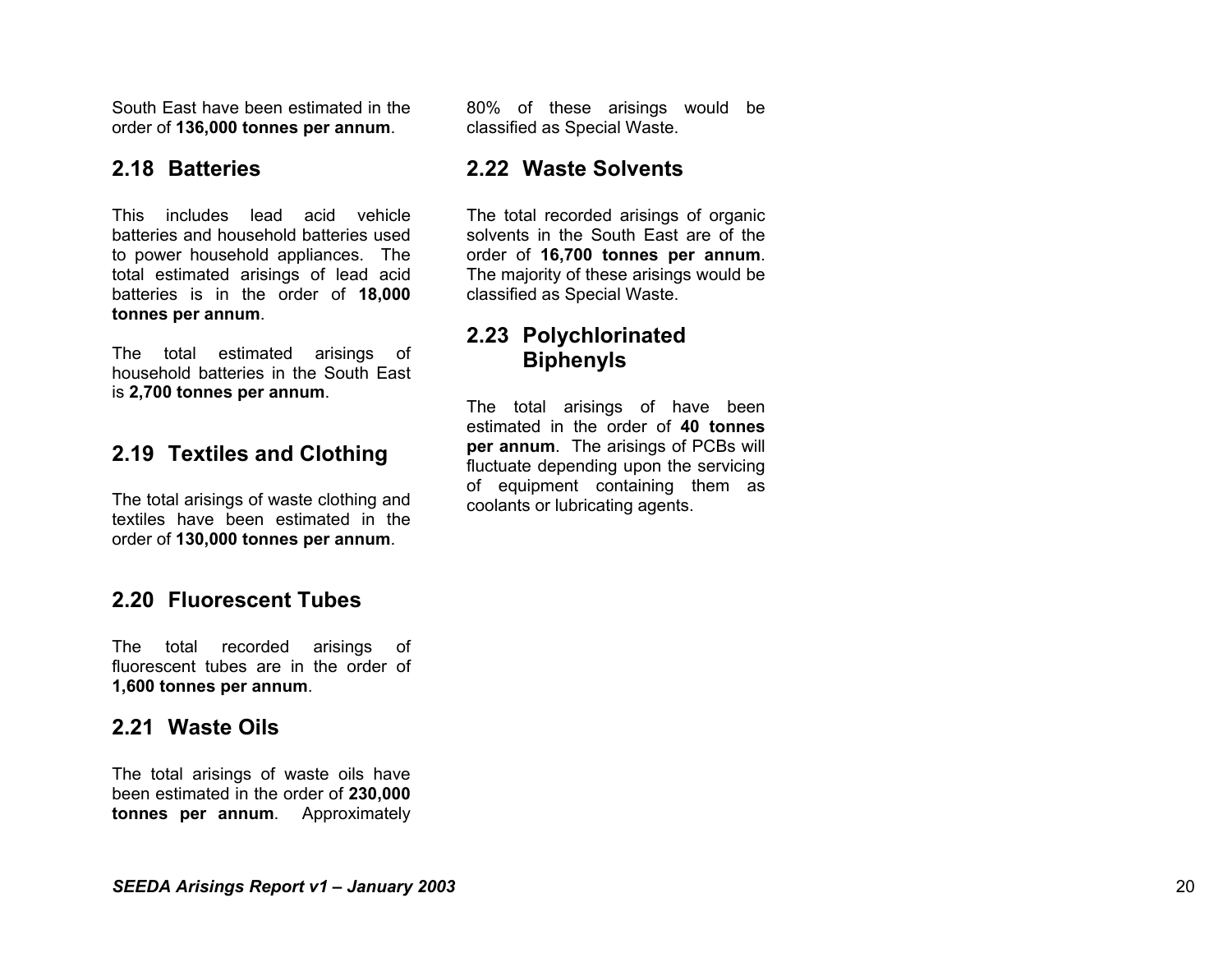# **3 Assumptions Used**

### **3.1 Research Sources**

The following outlines the list of documents and sources used for the production of the data outlined in this report:

- SWMA data for the South East Region as published by the Environment Agency in 2000 (EA, 2000).
- Local Authorities Waste plans and strategies, latest publications.
- Government commissioned research on mineral planning (SEERAWP, 2001), construction and demolition waste (Symonds Group, 2000 and 2002a), secondary aggregates (Symonds Group , 2002b).
- TRL and Viridis published and confidential research on ELV, tyres (Hird *et al*., 2002), construction industry (Smith *et al.,*  2002).
- Other research (ICER, 2000; EEA, 2002).

## **3.2 Baseline year**

All the data presented estimates the arising of waste for year 2000, the

baseline year. This means that all the data available for previous years have been manipulated to reflect the growth up to the baseline year, as from the assumptions outlined in the following section.

All the projections for years up to 2010 have been made using the data for 2000 as baseline.

## **3.3 Assumptions**

#### **3.3.1 Agricultural Waste**

Agricultural waste arisings came directly from the SWMA 2000 for the South East. No further analysis has been carried out.

#### **3.3.2 Household Waste**

The data produced for the household waste arisings was based on average household waste production per household per week (taken from the UK Environmental Statistics), multiplied by 52 weeks, multiplied by household numbers.

A few of the Counties (e.g., Kent, Oxfordshire, Buckinghamshire) have developed estimates of arisings for future years, mostly based on a 3% increase rate. The same Counties have

analysed the typical composition of the household waste (including waste collected from houses, or brought to CA sites etc).

For simplicity, a standard UK dustbin composition has been used for quantifying the amount of glass, plastic, paper, biodegradable waste, metal etc., for all of the calculated household waste arisings (Northamptonshire County Council, 2002). Data taken from the Counties waste plan has not been used for the calculations.

The biodegradable waste has been split between kitchen waste and garden waste. Data for *municipal* waste arising is not available for all of the Counties and thus has not been taken into account.

#### **3.3.3 Commercial and Industrial**

The data used has been taken directly from the SWMA for the region. The compositions of the General Commercial and Industrial waste has been estimated from other work currently being undertaken by Viridis. This is based upon data provided to Viridis by the Environment Agency for another project within a separate UK region. This composition analysis is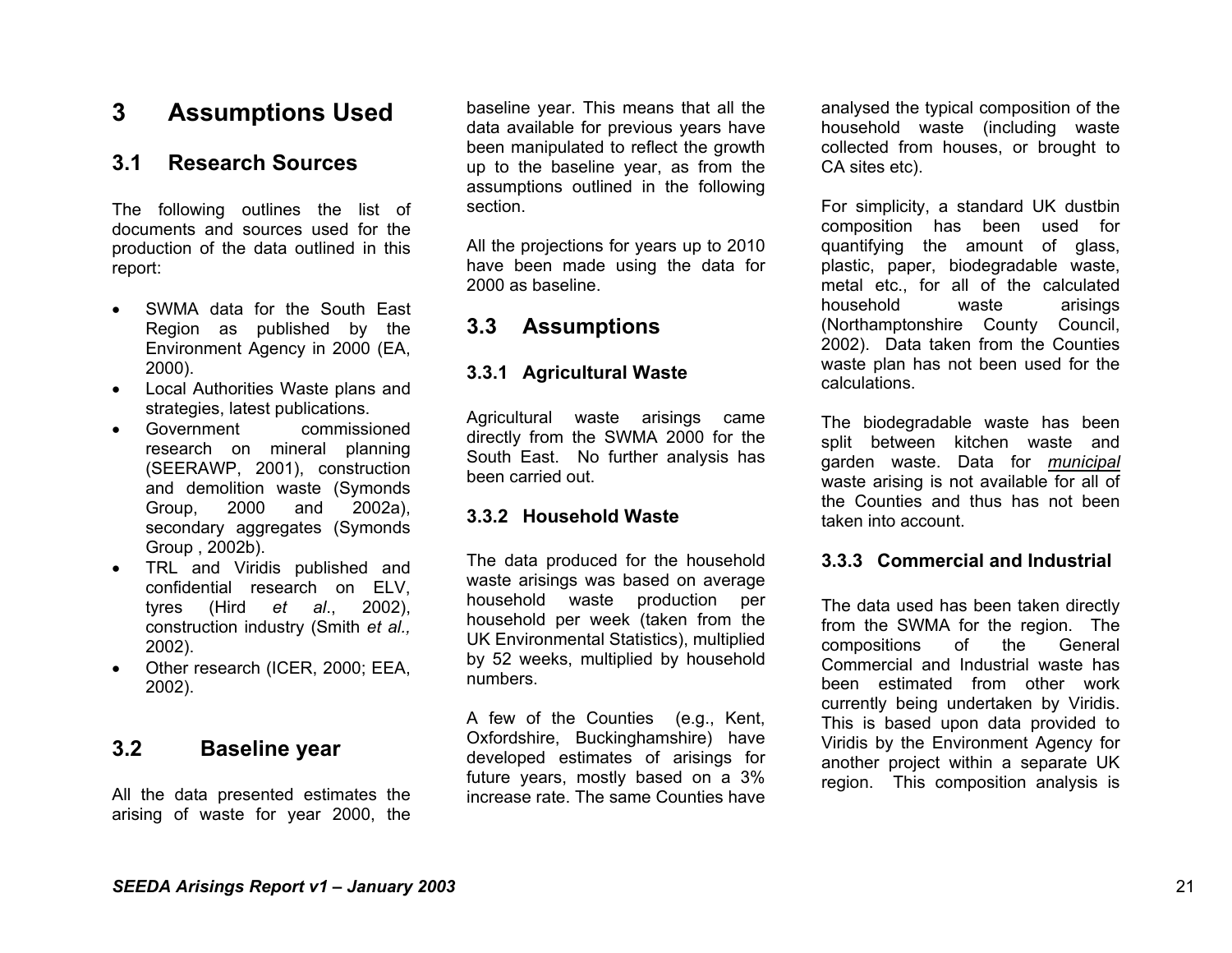provided in Figures 11 and 12 in Section 4.

#### **3.3.4 Construction and Demolition Waste**

The data for C&D waste arisings has been taken from a report produced by Symonds Consulting Ltd. (Symonds, 2002a). In addition, the composition of C&D waste has been taken from a report produced by BRE (Hurley *et al*, 2001) and applied to the recorded arisings in the South East.

Where possible the different components of this waste stream have been provided separately. These include the Special waste (including Asbestos), Commercial and Industrial (EA, 2000) and Household Waste components.

#### **3.3.5 Special Waste**

Special waste will be included in the other waste streams, although the data used in this study is taken directly from published sources (SWMA 2000). Where possible individual Special Waste streams have been identified (solvents, PCBs, etc). However, this could lead to double counting, so care should be taken with the use of these figures.

#### **3.3.6 WEEE**

From ICER report (1998) plus estimate of growth (European) plus apportionment based on household numbers in 2000. Assumes 4% growth in arisings per annum.

#### **3.3.7 End of Life Vehicles**

ELV arisings have been estimated using a method developed by TRL Ltd, and Viridis for use in both a report for DEFRA on the End of Life Vehicles Directive and for a forthcoming Motor Mass Balance Study to be published under Biffaward's Programme for Sustainable Resource Use. This includes data for 2000 and 2001, and includes the weight of natural and premature (insurance write off) ELVs estimated for those two years.

Future arisings have been considered by analysing the UK total sales in the previous 13 years, but future weights should be calculated through further analysis of vehicle sales per vehicle model.

Apportioning ELV arisings to the different counties within the region has been carried out considering the % of household with use of at least one car (as provided in UK National Statistics, ONS 2002c) taking an average of the

ELV arising over this value and multiplying by household numbers.

#### **3.3.8 Post-consumer Tyres**

The information on post-consumer tyre arisings has been taken from the Viridis report on tyre arisings (Hird et al, 2002).

#### **3.3.9 Green Waste**

Total and apportioned green waste arisings have been taken from the SWMA for the South East.

#### **3.3.10 Plastics**

The figures for plastic waste outlined within this report include the streams from Household, Commercial and Industrial waste, Agricultural waste, Construction and Demolition waste, and ELV disposal. Other plastic arising from secondary processes (i.e.: batteries and WEEE dismantling) has not been considered at this stage.

#### **3.3.11 Batteries**

The numbers of batteries arising from ELV and replacement parts have been estimated from the aforementioned Motor Mass Balance study, i.e.,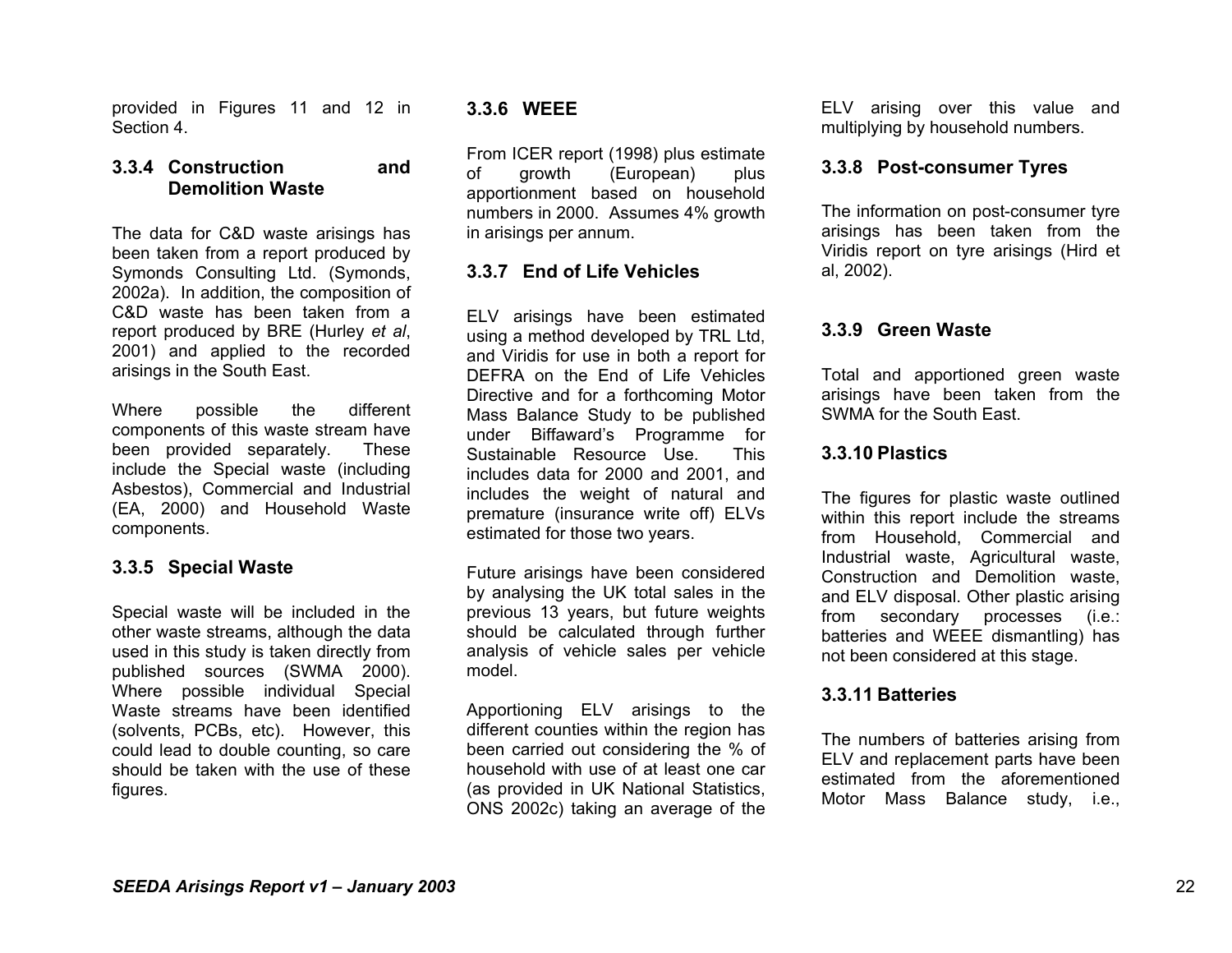number of batteries removed per circulating vehicle given the average lifespan of a car battery and the number of batteries sold.

For household appliance batteries, data from the British Batteries Manufacturers Association has been used (number of batteries per household and % of sales of battery type by the weight of each type).

#### **3.3.12 Metals**

Together with the Household Waste portion, metal waste arising from the Commercial and Industrial and Agricultural waste streams has been accounted for.

For the SE as a whole, the metal generated by ELV dismantling and C&DW has been included (ELV for 2000 and 2002 data only). Other metal arising from secondary processes (i.e., batteries and WEEE dismantling) has not been considered at this stage.

#### **3.3.13 Clinical Waste**

The arising of clinical waste per bed has been multiplied by the number of hospital beds in the South East to estimate the total. This data has been taken from both the SWMA and NHS data.

#### **3.3.14 Mine and Quarry Waste**

Mine and Quarry waste arisings have been developed through proxy data by the calculation of waste per tonne of mineral sold. The total arisings include Commercial and Industrial and Special Waste taken from the SWMA statistics (EA, 2002).

#### **3.3.15 Power Station Ash**

The information for this section is taken directly from the study of Secondary aggregate arisings (Symonds, 2002b).

#### **3.3.16 Textiles and Clothing**

The arisings of textiles and clothing have been developed through a direct application of the standard UK waste composition which specifies that textiles and clothing make up 3% of the total household waste stream.

#### **3.3.17 Paper and Card**

The total arisings for paper and card are aggregated from the totals for household waste, and Commercial and Industrial waste. The Commercial and Industrial waste stream include the arisings provided in the SWMA plus the portion of arisings estimated from the breakdown of the General Commercial

and Industrial waste streams as per further work by Viridis.

#### **3.3.18 Glass**

The total arisings of glass within the region have been calculated as an aggregate of the household waste plus the Commercial and Industrial waste stream. The Commercial and Industrial waste stream includes the portion coming from General Commercial and Industrial stream (see above) plus agriculture, Construction & Demolition waste and FLV/ replacement parts arisings (the latter, for 2000 and 2002 data only).

#### **3.3.19 Wood Waste**

Timber has been estimated as 4% of C&D waste arising (Hurley, 2001).

#### **3.3.20 Sewage Sludge**

Calculated as arising per person and assuming 5% dry solids content.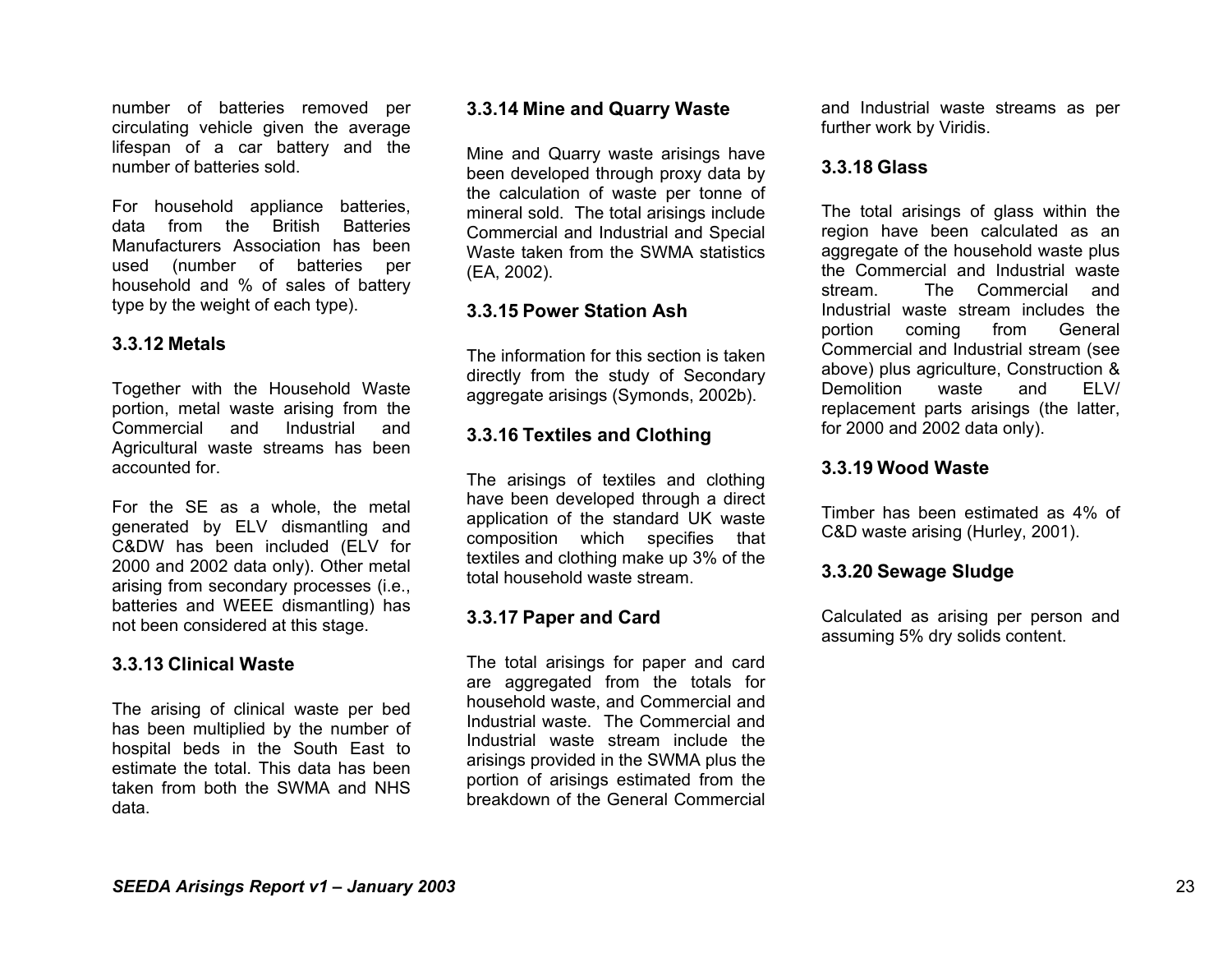# **4 Projected Arisings**

## **4.1 Household Waste**

It is estimated that the volume of household waste produced by 2010 will be in the order of **33.5 kg per household per week**, or **5.9 million tonnes per annum**; an increase of approximately **8.6 kg per household per week** (UK average in 2000 of 24.9 kg per household per week), or **1.5 million tonnes per annum**.

**Table 3: Household Waste Composition for 2000 and 2010 (all values in Tonnes per annum)** 

All of this will need to be managed according to legal requirements set down in UK and EU legislation. However, it will also have to be managed in a manner that has the minimum impact upon human health or the environment.

Table 3 outlines the relative increase in particular waste types from the household waste stream, assuming that the general waste composition remains the same throughout the period. This indicates that there will be a significant increase in the arising of materials which are currently suitable for recycling, including paper, glass, plastic and metal.

However, unless market development is improved and new significant uses are found for the recycling or reuse of these materials this increase will lead to the production of material which will have to be managed using a technology which is lower down in the Waste Hierarchy. This opens up opportunities for new and existing industries to identify sustainable options that will utilise these materials as a resource rather than treat them as a waste.

#### **Table 4: Industrial Waste Composition for 1998 and 2010 (all values in Tonnes per annum)**

| <b>Waste Type</b>               | Proportion | 2000      | 2010      | <b>Increase</b> |
|---------------------------------|------------|-----------|-----------|-----------------|
| Food and garden                 | 26.0%      | 1,138,544 | 1,530,107 | 391,564         |
| Paper and card                  | 30.0%      | 1,313,704 | 1,765,508 | 451,804         |
| Glass                           | 10.0%      | 437,901   | 588,503   | 150,601         |
| Metals                          | 7.0%       | 306,531   | 411,952   | 105,421         |
| <b>Plastics</b>                 | 10.0%      | 437,901   | 588,503   | 150,601         |
| <b>Textiles</b><br>and<br>shoes | 3.0%       | 131,370   | 176,551   | 45.180          |
| <b>Others</b>                   | 14.0%      | 613,062   | 823,904   | 210,842         |
| Total                           | 100%       | 4,379,014 | 5,885,028 | 1,506,014       |

| Waste Type                               | Proportion | 1998      | 2010      | Increase  |
|------------------------------------------|------------|-----------|-----------|-----------|
| Inert/C&D                                | 3.6%       | 180,000   | 256,637   | 76,637    |
| Paper & card                             | 7.5%       | 372,000   | 530,383   | 158,383   |
| Food                                     | 4.7%       | 232,000   | 330,777   | 98,777    |
| General Industrial                       | 27.4%      | 1,360,000 | 1,939,035 | 579,035   |
| Other<br>General<br>and<br>Biodegradable | 17.3%      | 856,000   | 1,220,451 | 364.451   |
| Metals & Scrap                           | 6.4%       | 315,000   | 449,115   | 134.115   |
| Contaminated<br>General                  | 6.0%       | 297,000   | 423,451   | 126,451   |
| &<br>Mineral<br>waste<br>residues        | 14.4%      | 713,000   | 1,016,568 | 303,568   |
| <b>Chemical &amp; Other</b>              | 12.8%      | 633,000   | 902,507   | 269,507   |
| Total                                    | 100%       | 4.958.000 | 7.068.924 | 2.110.924 |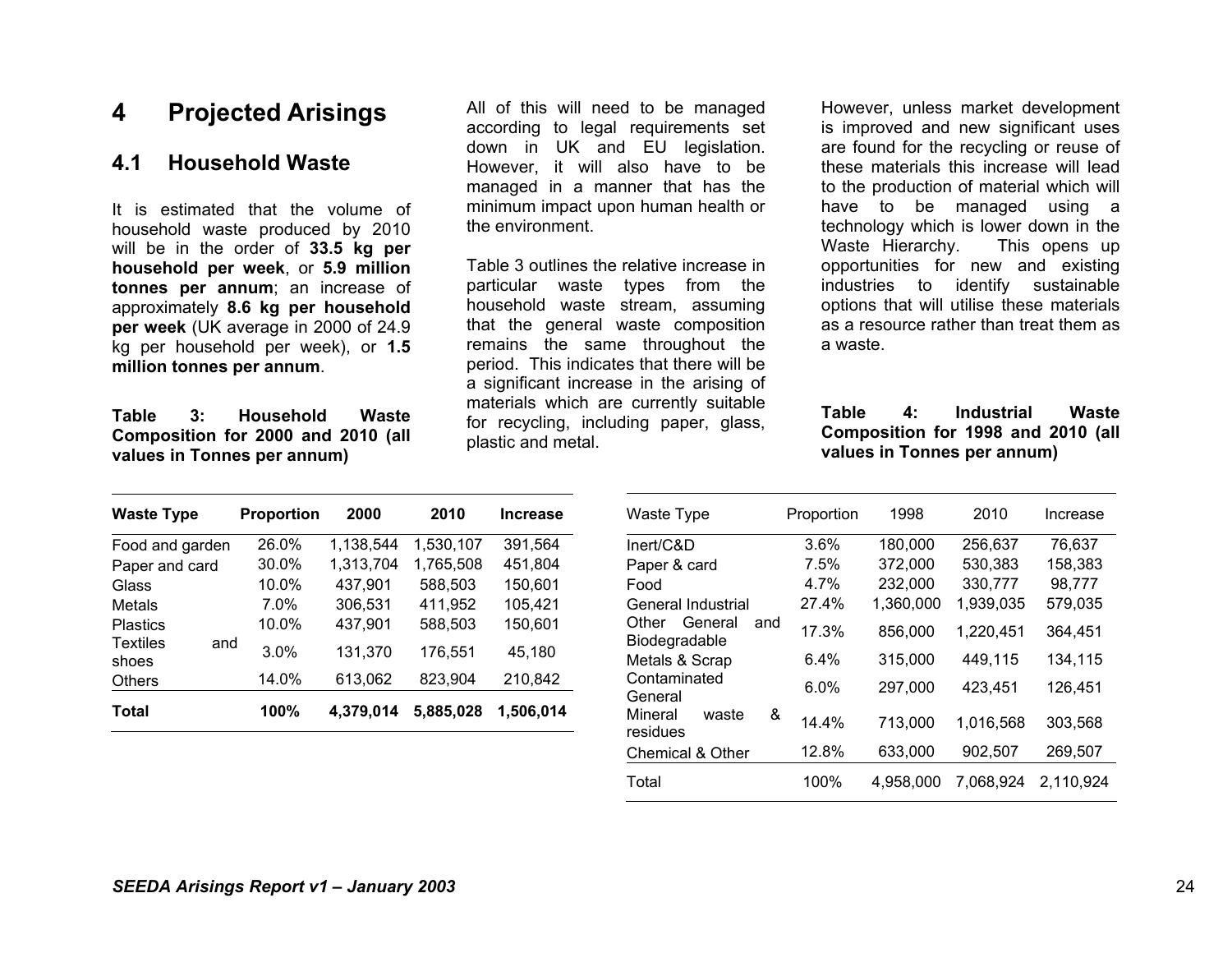### **4.2 Industrial Waste**

It is estimated that the total volume of Industrial Waste produced by 2010 will be in the order of **7 million tonnes per annum**. This represents an increase in total arisings of **over 2 million tonnes per annum** when compared against a baseline of 1998.

Table 4 outlines the composition of the Industrial waste stream, and provides an estimate for the increase in the different waste types over the period 1998 to 2010. This assumes that the composition of the Industrial Waste stream remains constant throughout the period.

The significant waste streams, which can be managed through recycling and composting, make up a substantial volume of the total arisings. There will be a need for further facilities to deal with these arisings within the region.

The 'General Industrial' waste stream can be further broken down into a number of different components as outlined in the pie chart in Figure 11. These would tend to increase the overall level of paper and card and the other streams, although it should be noted that the general stream is more likely to be contaminated, and hence more difficult to extract value from.

This indicates that there is potentially significant recyclable material hidden away within the mixed waste stream which could be dealt with in the future.

**Figure 11: Pie-chart Illustrating the Composition of the 'General Industrial' Waste Stream** 

> **45%Paper and card Plastics ContaminatedWood basedWaste food - animal or mixedCommercial waste (mixed) RubberHousehold, and/or similar Glass**■Sawdust, shavings and/or wood pulp **CeramicsNot cleanable contaminated containersOther mixed**

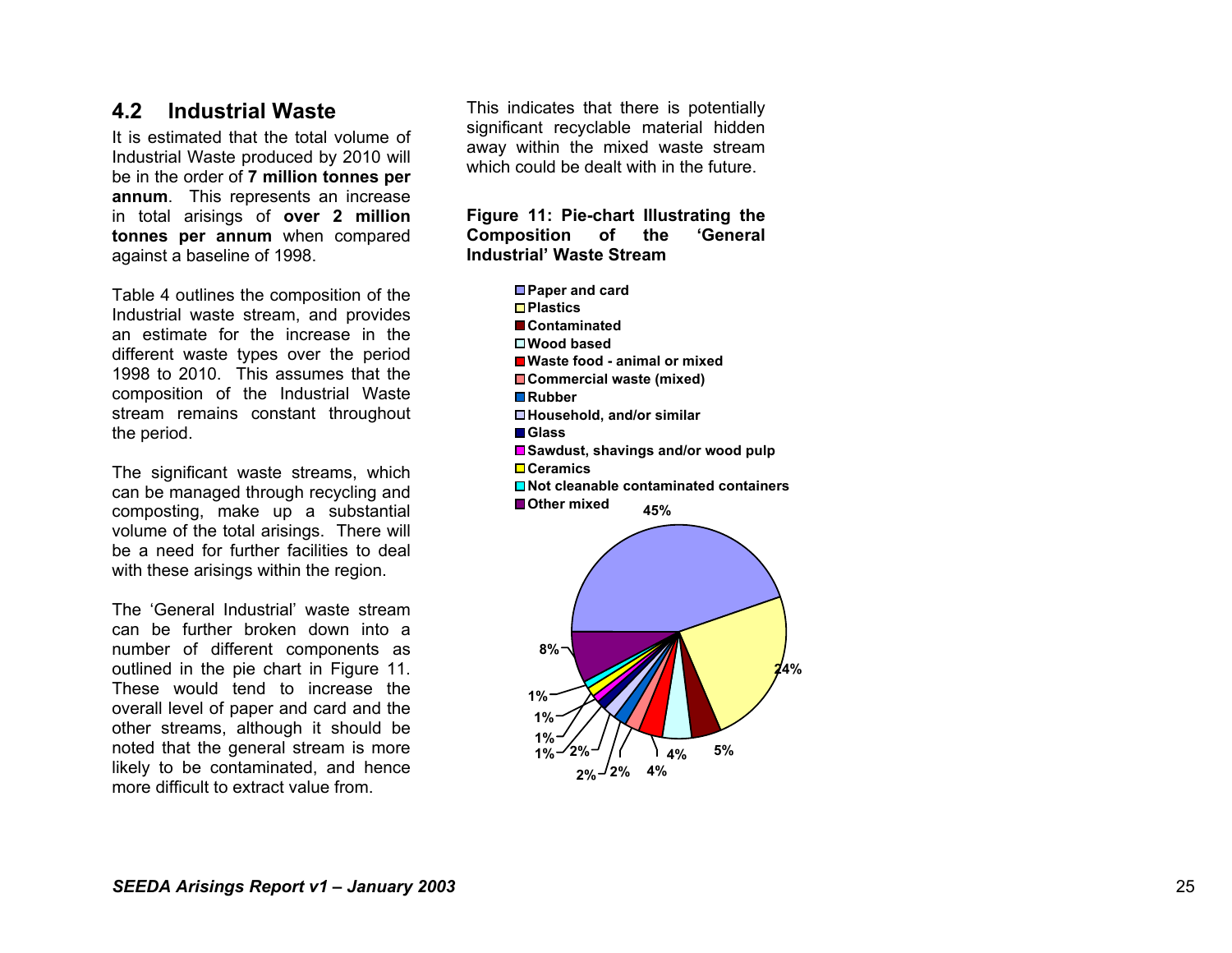## **4.3 Commercial Waste**

**Table 5: Commercial Waste Composition for 1998 and 2010 (all values in Tonnes per annum)** 

Waste stream remains constant throughout the period.

The waste streams managed through recycling and/or composting comprises a significant proportion of the

| Waste Type                               | Proportion | 1998      | 2010      | Increase  | v<br>arisin<br>will b  |
|------------------------------------------|------------|-----------|-----------|-----------|------------------------|
| Inert/C&D                                | 0.72%      | 29,000    | 41,337    | 12,337    | for                    |
| Paper & card                             | 10.39%     | 420,000   | 598,671   | 178,671   | faciliti               |
| Food                                     | 1.61%      | 65,000    | 92,652    | 27,652    | with                   |
| General Industrial                       | 72.43%     | 2,929,000 | 4,175,021 | 1,246,021 | arisin                 |
| Other<br>General<br>and<br>Biodegradable | 7.86%      | 318,000   | 453,280   | 135,280   | the re                 |
| Metals & Scrap                           | 2.45%      | 99,000    | 141,115   | 42,115    |                        |
| <b>Contaminated General</b>              | 2.89%      | 117,000   | 166,773   | 49,773    | <b>The</b>             |
| Mineral<br>&<br>waste<br>residues        | 0.10%      | 4,000     | 5,702     | 1,702     | Сc<br>waste            |
| Chemical & Other                         | 1.56%      | 63,000    | 89,801    | 26,801    | can t                  |
| Total                                    | 100%       | 4,044,000 | 5,764,351 | 1,720,351 | broke<br>into a<br>- - |

It is estimated that the total volume of Commercial Waste produced by 2010 will be in the order of **5.8 million tonnes per annum**. This represents an increase in total arisings of **over 1.7 million tonnes per annum** when compared against a baseline of 1998.

Table 5 outlines the composition of the Commercial waste stream, and provides an estimate for the increase in the different waste types over the period 1998 to 2010. This assumes that the composition of the Commercial commercial gs. There ve a need further ies to deal these as within gion. 'General Commercial'

stream be further broken down a number of different

components as outlined in Figure 12 below. These would tend to increase the overall level of paper and card and the other streams, although it should be noted that the general stream is more likely to be contaminated, and hence more difficult to extract value from. This indicates that there is potentially significant recyclable material hidden away within the mixed waste stream which could be dealt with in the future.

**Figure 12: Pie-chart Illustrating the Composition of the 'General Commercial' Waste Stream** 



# **4.4 Construction and Demolition Wastes**

The arising of Construction and Demolition wastes is linked to both the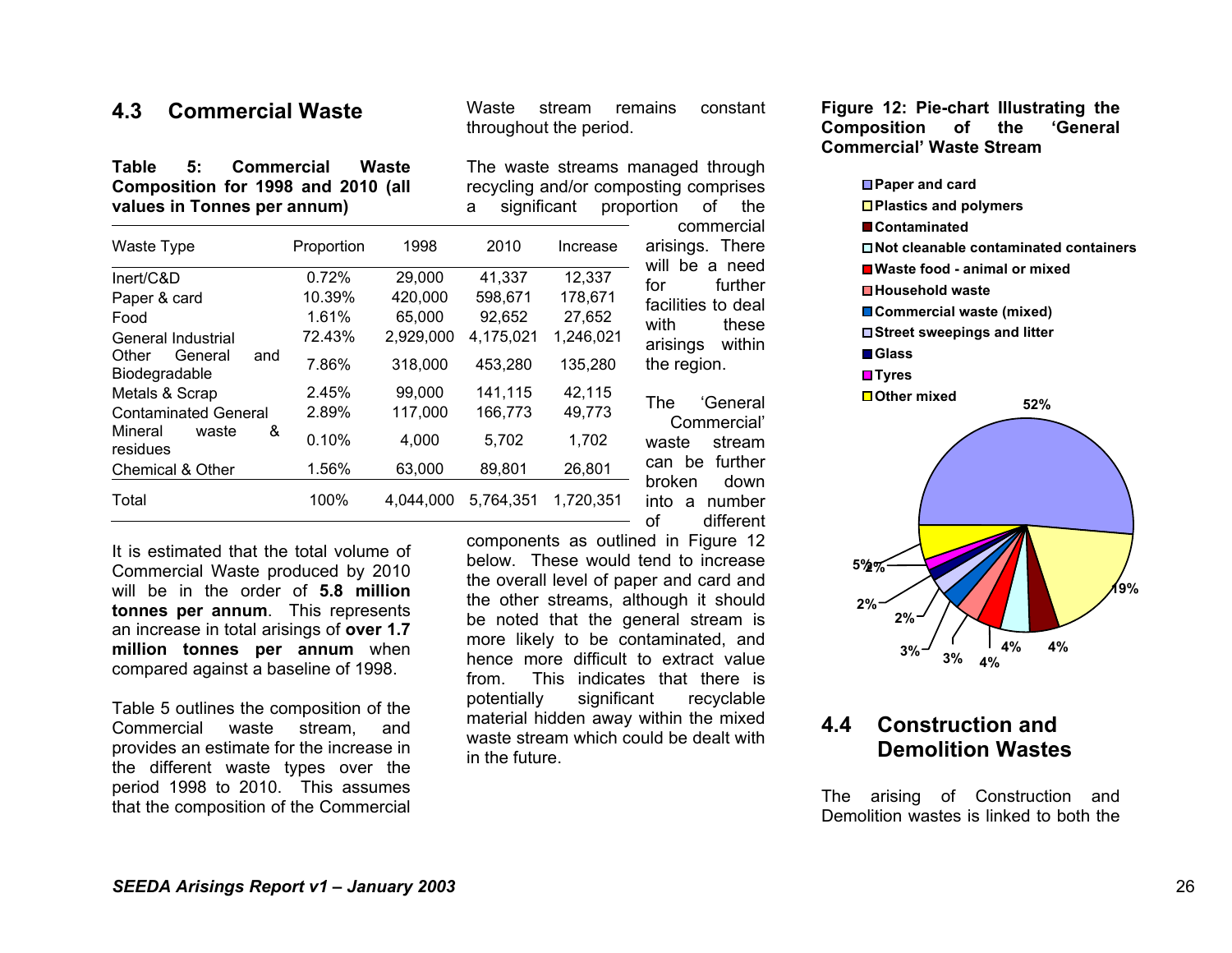economic situation within the region and the need to build further residential industrial or retail premises, or to improve the local transport infrastructure. As such, the growth rate for Construction and Demolition waste is assumed in most quarters to be static.

When considering the development and location of facilities to recycle C&D waste, careful analysis of the local situation will be required. In this study we have taken the rate of growth in this waste stream as 3% per annum. If taken on purely economic activity terms the growth rate would be in the order of 10%. However, the activity rate does not correspond with the waste production rate as detailed in a comparison between data for 1999 and 2000 (only 2% increase).

## **4.5 Other Waste Projections**

The projections for the other waste arisings outlined above are illustrated in Table 6. It should be borne in mind that these are estimates only, and careful consideration should be given to a full assessment of forward projections.

Business decisions should not be made based solely on the results of this study. This section includes information on some of the individual waste streams which are included in the Household, Commercial or Industrial waste streams. As such, caution should be exercised with respect to "Double Counting".

**Table 6: Projected Arisings for the Different Waste Types (Tonnes per annum) [\*Data for 2000 and 2002 include plastic, metals and glass arising form ELV processing.]** 

| <b>Waste Type</b>     |   | 2000*   | 2002*               | 2004                                    | 2006    | 2008                          | 2010    |
|-----------------------|---|---------|---------------------|-----------------------------------------|---------|-------------------------------|---------|
| <b>Special Waste</b>  |   | 470,000 | 470,000             | 470,000                                 | 470,000 | 470,000                       | 470,000 |
| <b>Clinical Waste</b> |   | 20,000  | 20,000              | 20,000                                  | 20,000  | 20,000                        | 20,000  |
| Green waste           |   | 886,601 | 921,269             | 958,049                                 |         | 997,069 1,038,465 1,082,383   |         |
| Plastic               |   |         | 1,651,399 1,741,327 | 1,806,686                               |         | 1,908,092 2,015,425 2,129,040 |         |
| Metals                |   |         | 980,881 1,025,055   | 903,393                                 |         | 956,355 1,012,486 1,071,976   |         |
| Paper<br>cardboard    | & |         | 4,396,656 4,664,353 | 4,948,351 5,249,645 5,569,289 5,908,398 |         |                               |         |
| Glass                 |   | 512,559 | 543,359             | 573,516                                 | 608,441 | 645,493                       | 684,801 |
| <b>ELVs</b>           |   | 310,000 | 361,257             | 276,302                                 | 307,840 | 346,677                       | 391,433 |
| <b>WEEE</b>           |   | 136,000 | 147,457             | 159,490                                 | 172,504 | 186,580                       | 201,805 |

A breakdown of projected arisings for the different waste streams by County is provided in Appendix 1. All projections are estimates only, based upon the assumptions outlined in Section 3. As such, the true arisings may be greater or less than those specified.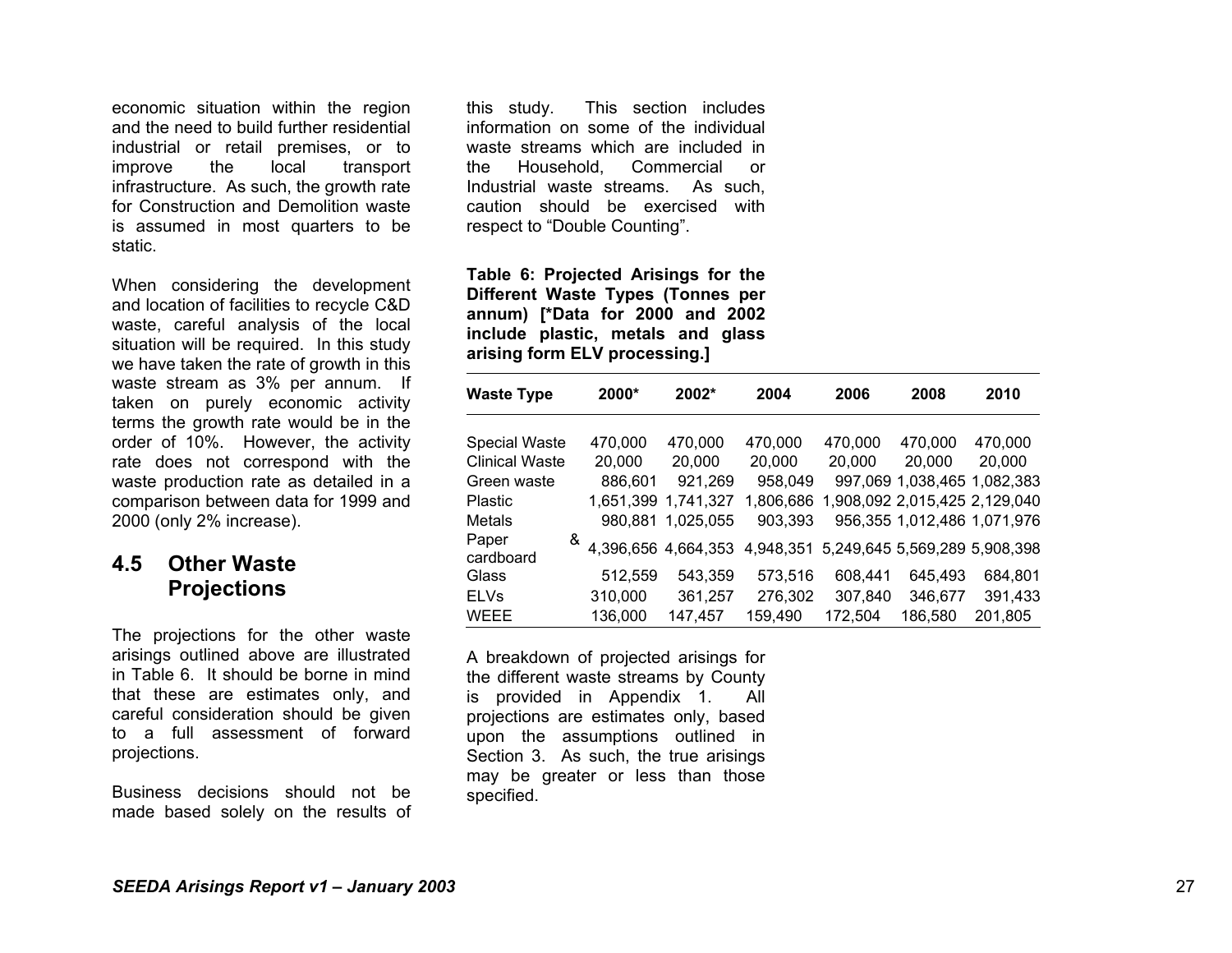## **5 References**

**Buckinghamshire County Council (2001)**. *Waste strategy for Buckinghamshire 2001-2021.*  www.buckscc.gov.uk.

**CIRIA (2002)***. Use of sewage sludge in construction.* Workshop (3rd May 2002). CIRIA. London

**DEFRA (2001)**. *Digest of environmenta; statistics* Tables on waste and recycling. www.defra.gov.uk.

**East Sussex County Council (2002)**. *Waste: Facts and Figures (last updated Aug 002).* www. eastsussexcc.gov.uk.

**Environment Agency (2000)**. *Strategic Waste Assessment 2000.*  South East (excluding London). Swindon: WRc.

**European Environment Agency (EEA) (2002).** *Review of selected waste streams: Sewage sludge, construction and demolition waste, waste oils, waste from coal-fired power plants and biodegradable municipal waste.* Technical Report 69. Cophenaghen.

**Hampshire County Council (2001)**. *Project Integra Statistics (last updated: September 2002).* www.integra.org.uk.

**Hird A B, Griffiths P J, Smith R A (2002).** *Tyre waste and resource management: A mass balance approach.* Viridis Report VR2. Crowthorne.

**Hurley J, McGrath C (2001)***. Deconstruction and reuse of construction materials.* BRE*.* 

**ICER (2000)**. *UK status report on waste from electrical and electronic equipment.* London.

**Kent County Council (2002)**. *Sustainable management of household waste. Joint strategy for Kent.***.**  Consultation Draft (25<sup>th</sup> March 2002). www.kent.gov.uk.

**Northamptonshire County Council (2002)**. *Waste Management Consultation.* www.northamptonshire.gov.uk.

**Office for National Statistics (ONS) (2002a).** *Table 3.3. Population density 2001.* www.statistics.gov.uk

**Office for National Statistics (ONS) (2002b).** *Table 14.4 Housing and*  *households: by local authority.* www.statistics.gov.uk

**Office for National Statistics (ONS) (2002c).** *Table 10.2 Households with regular use of a car,1 2000*  www.statistics.gov.uk

**Office of the Deputy Prime Minister (ODPM) (2000).** *Housing Statistics Projections of Households in England 2021.* www.housing.odpm.gov.uk.

**Oxfordshire County Council (2002)**. *Oxfordshire Joint Household Waste Management Strategy.*  www.oxfordshire.gov.uk.

**Smith R A, Kersey J R, Griffiths P J (2002).** *The construction Industry Mass Balance: resource use, wastes and emissions.* Viridis Report VR4. Crowthorne.

**South East of England Regional Aggregates Working Party (2000)**. *AM2000: Aggregates Monitoring 2000 for South East England.*  www.planning.odpm.gov.uk/rawp/sera wp.

**Symonds Group (2000)** *Survey of Arisings and Use of Construction and Demolition Waste in England and Wales 1999*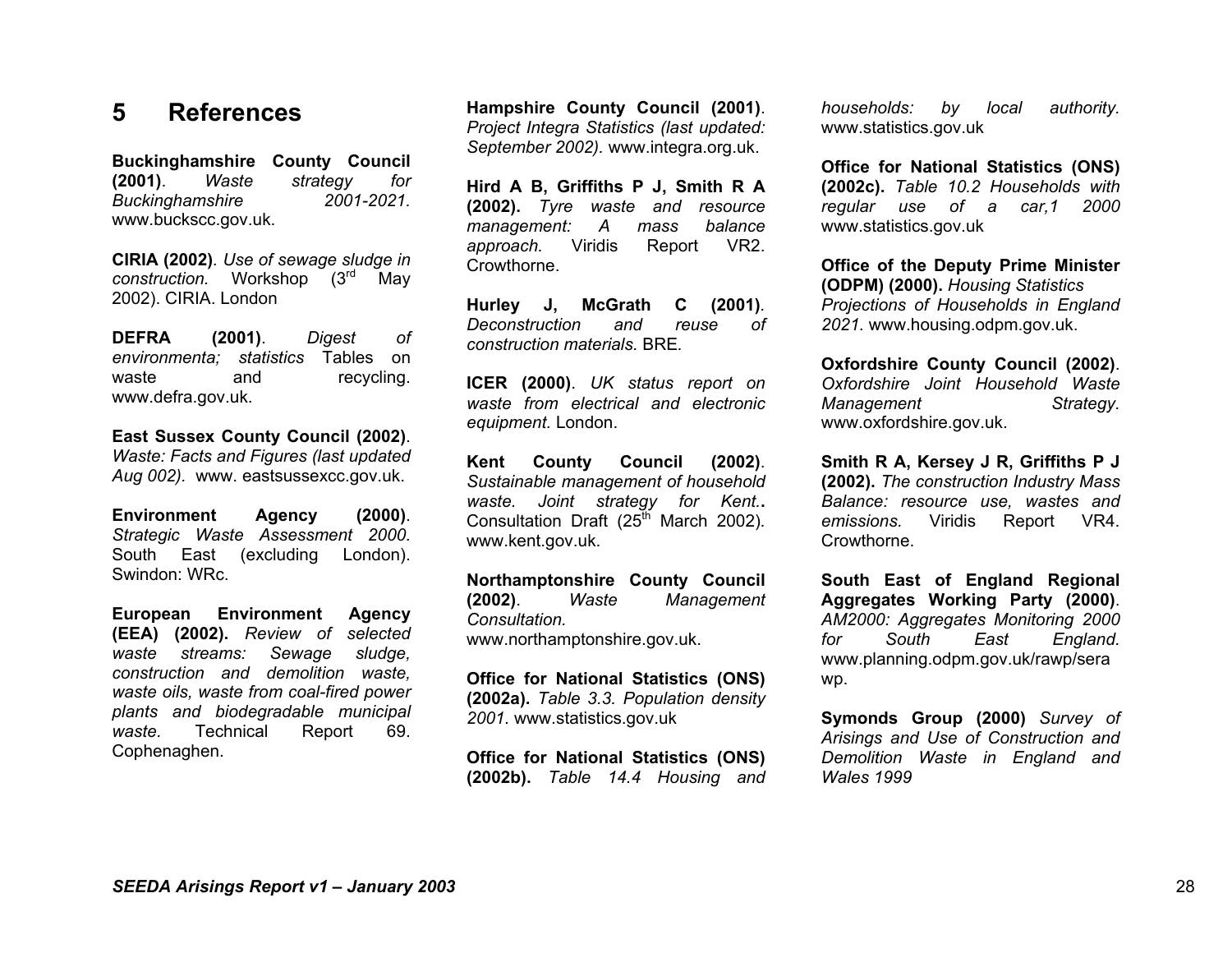**Symonds Group (2002a)** *Survey of Arisings and Use of Construction and Demolition Waste in England and Wales 2001.* 

**Symonds Group (2002b)** *Survey of Arisings and Use of Secondary Materials as Aggregates in England and Wales in 2001*

**West Sussex County Council (2002)**. *West Sussex Waste Local Plan***.** 

Background Paper 2, Waste<br>management and disposal. management and www.westsussex.gov.uk.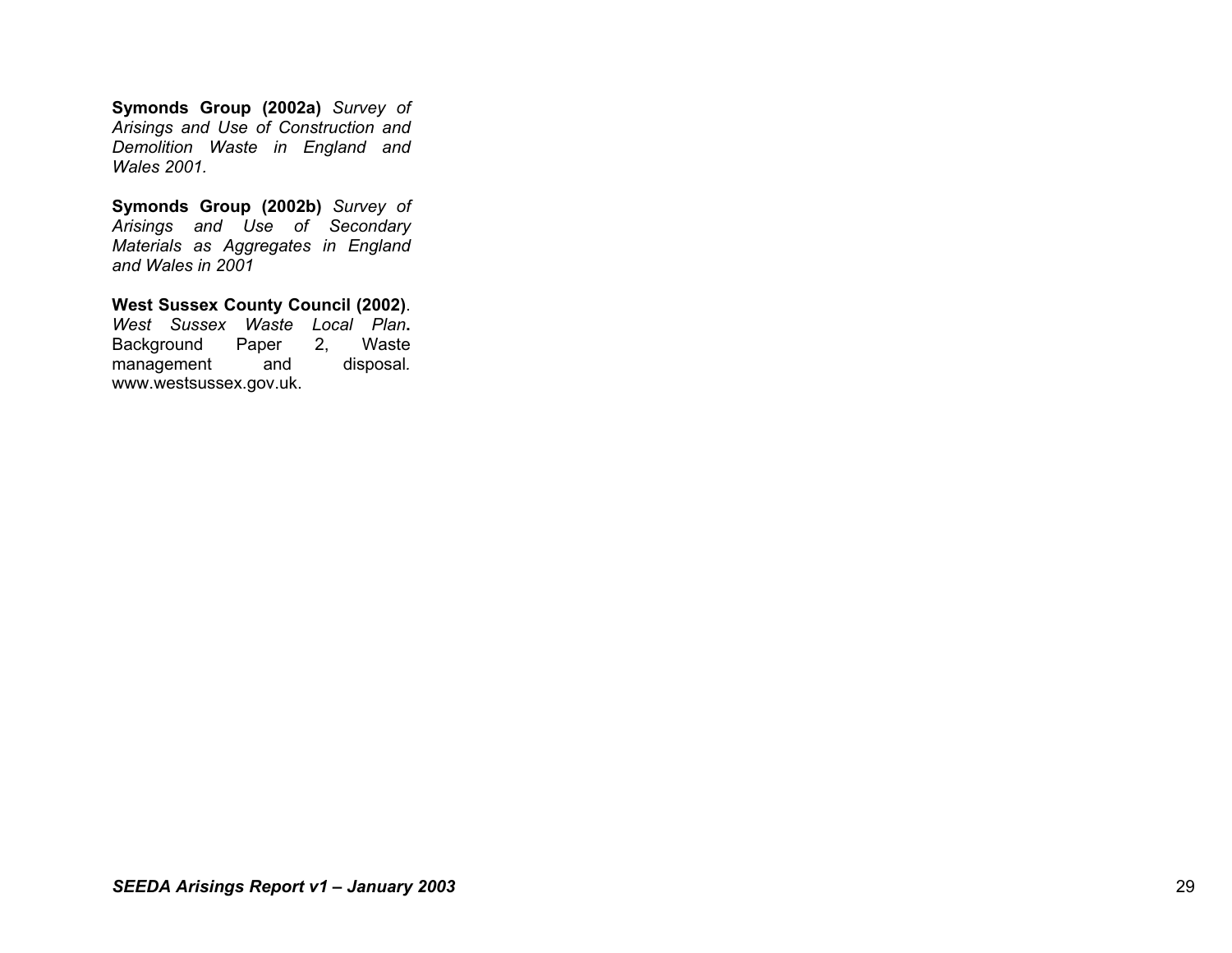**Appendix** 

**Waste Arisings Projections by County in the South East**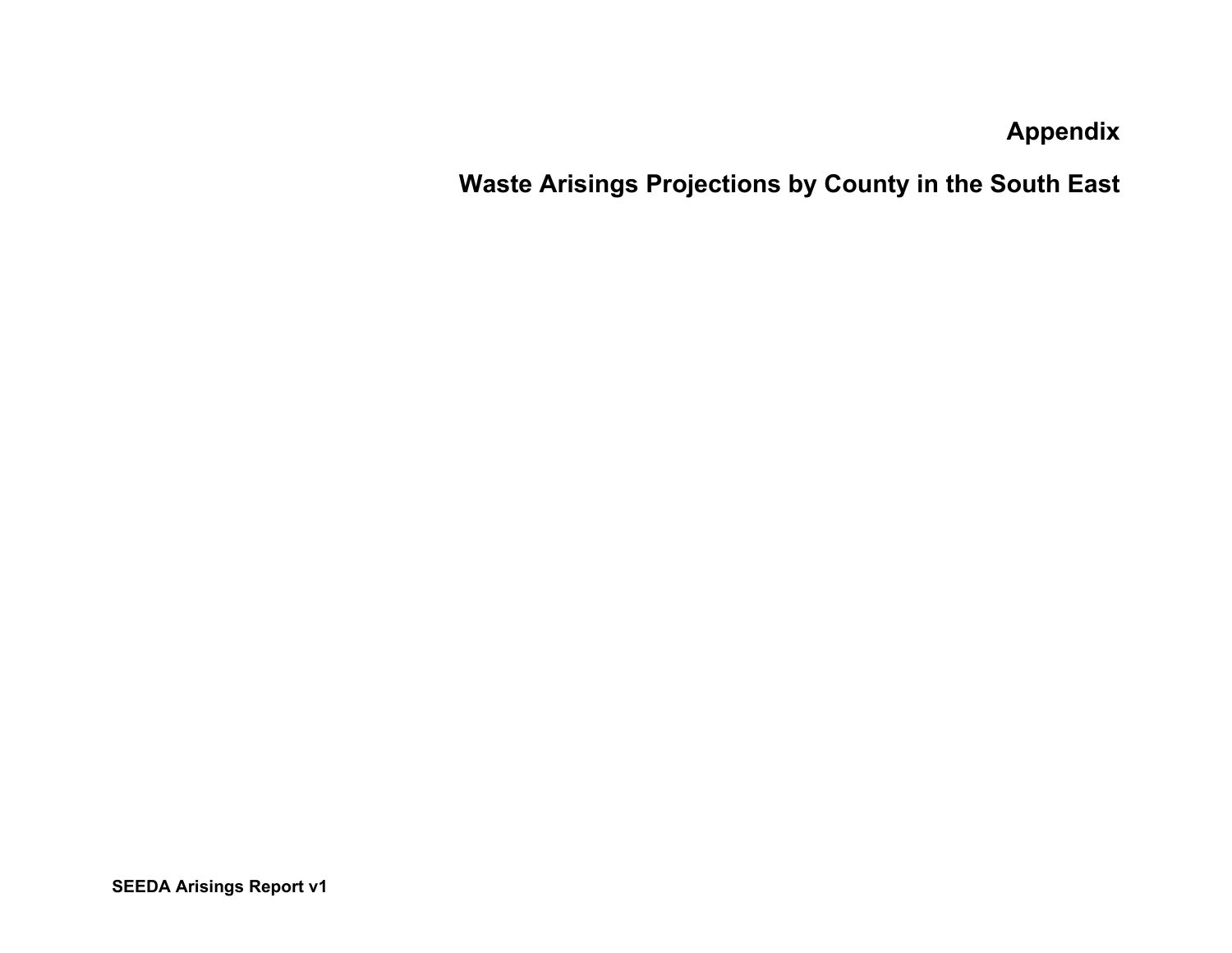# **Former Berkshire County Council (tonnes)**

| <b>Waste Type</b>     | 2000      | 2002      | 2004      | 2006      | 2008      | 2010      |
|-----------------------|-----------|-----------|-----------|-----------|-----------|-----------|
| Household             | 425,989   | 451,932   | 479,455   | 508,653   | 539,630   | 572,494   |
| <b>Commercial</b>     | 527,267   | 559,378   | 593,444   | 629,585   | 667,926   | 708,603   |
| <b>Industrial</b>     | 476,344   | 505,353   | 536,129   | 568,780   | 603,418   | 640,167   |
| C&D                   | 1,307,829 | 1,347,063 | 1,387,475 | 1,429,100 | 1,471,973 | 1,516,132 |
| <b>Agricultural</b>   | 322,500   | 322,500   | 322,500   | 322,500   | 322,500   | 322,500   |
| <b>Special Waste</b>  | 32,000    | 32,000    | 32,000    | 32,000    | 32,000    | 32,000    |
| <b>Clinical Waste</b> | 1,957     | 1,964     | 1,977     | 1,990     | 2,003     | 2,018     |
| <b>Green waste</b>    | 75,511    | 78,883    | 82,461    | 86,257    | 90,284    | 94,556    |
| <b>Plastic</b>        | 175,744   | 185,484   | 192,774   | 203,689   | 215,244   | 227,479   |
| <b>Metals</b>         | 112,135   | 100,752   | 106,692   | 112,988   | 119,661   | 126,736   |
| Paper & cardboard     | 491,394   | 521,316   | 553,060   | 586,737   | 622,466   | 660,370   |
| <b>Glass</b>          | 51,125    | 53,929    | 59,482    | 62,966    | 66,662    | 70,583    |
| <b>ELVs</b>           | 30,209    | 35,146    | 26,881    | 29,949    | 33,727    | 38,082    |
| <b>WEEE</b>           | 13,262    | 14,345    | 15,515    | 16,781    | 18,150    | 19,632    |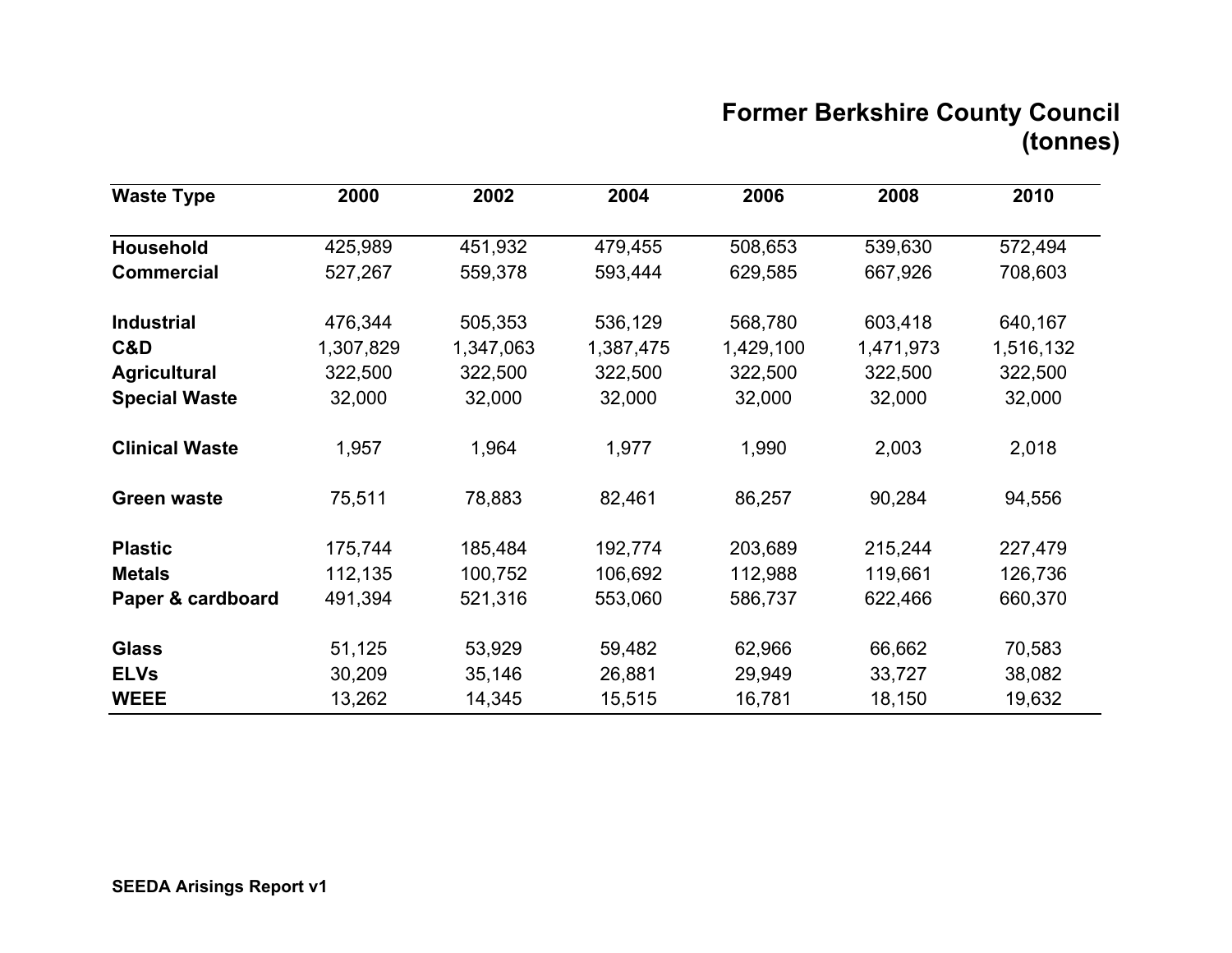# **Buckinghamshire County Council (tonnes)**

| <b>Waste Type</b>     | 2000      | 2002      | 2004      | 2006      | 2008      | 2010      |
|-----------------------|-----------|-----------|-----------|-----------|-----------|-----------|
|                       |           |           |           |           |           |           |
| Household             | 367,723   | 390,118   | 413,876   | 439,081   | 465,821   | 494,189   |
| <b>Commercial</b>     | 423,299   | 449,078   | 476,427   | 505,441   | 536,223   | 568,879   |
| <b>Industrial</b>     | 449,822   | 477,216   | 506,278   | 537,111   | 569,821   | 604,523   |
| C&D                   | 1,128,946 | 1,162,815 | 1,197,699 | 1,233,630 | 1,270,639 | 1,308,758 |
| <b>Agricultural</b>   | 613,700   | 613,700   | 613,700   | 613,700   | 613,700   | 613,700   |
| <b>Special Waste</b>  | 24,500    | 24,500    | 24,500    | 24,500    | 24,500    | 24,500    |
| <b>Clinical Waste</b> | 1,680     | 1,685     | 1,697     | 1,708     | 1,720     | 1,732     |
| <b>Green waste</b>    | 78,438    | 81,349    | 84,438    | 87,714    | 91,191    | 94,879    |
| <b>Plastic</b>        | 151,000   | 159,345   | 165,571   | 174,922   | 184,822   | 195,303   |
| <b>Metals</b>         | 94,306    | 84,329    | 89,296    | 94,560    | 100,141   | 106,056   |
| Paper & cardboard     | 412,867   | 438,004   | 464,672   | 492,964   | 522,978   | 554,821   |
| <b>Glass</b>          | 43,942    | 46,351    | 51,332    | 54,327    | 57,503    | 60,874    |
| <b>ELVs</b>           | 26,077    | 30,339    | 23,204    | 25,853    | 29,114    | 32,873    |
| <b>WEEE</b>           | 11,448    | 12,383    | 13,393    | 14,486    | 15,668    | 16,946    |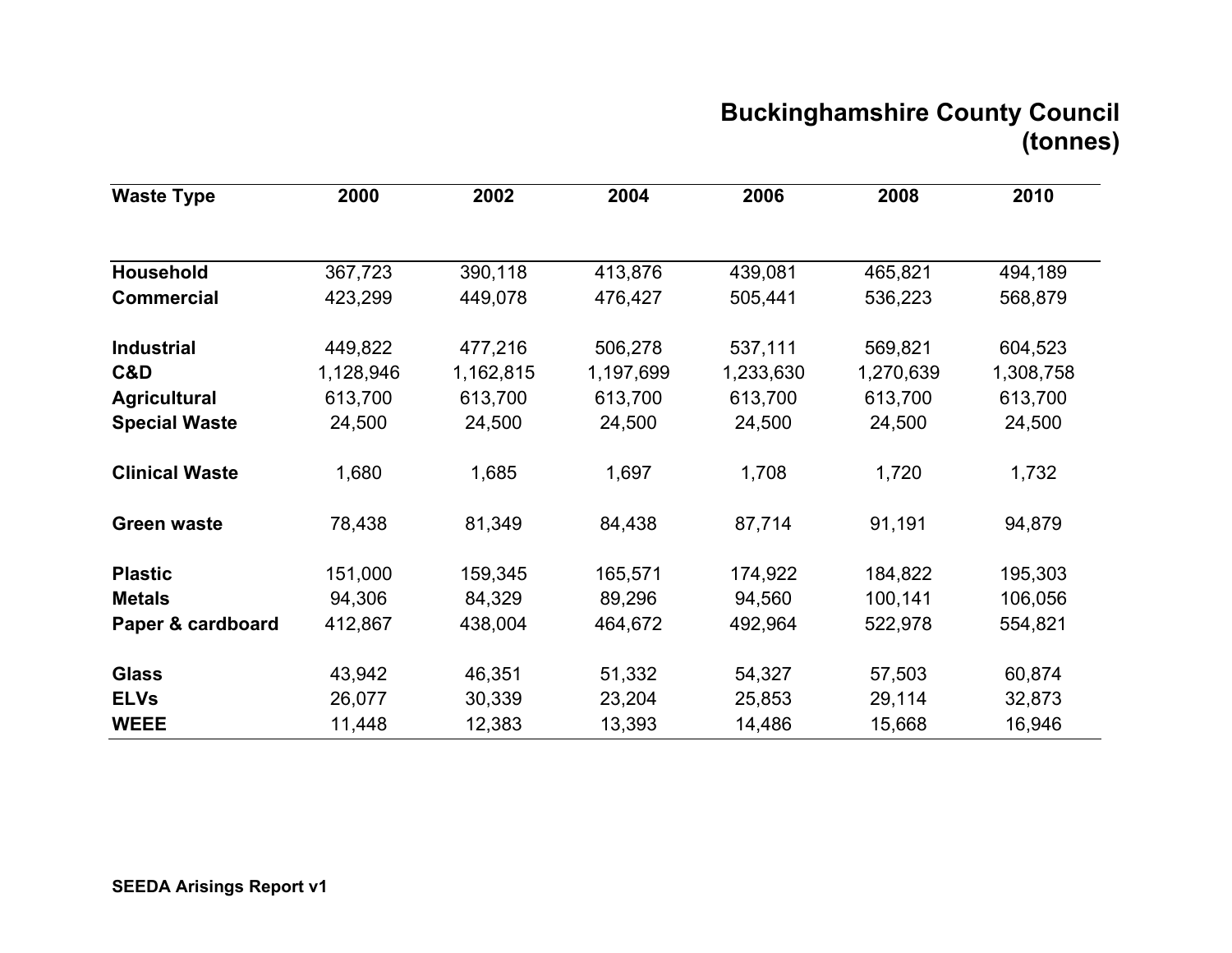# **East Sussex County Council (tonnes)**

| <b>Waste Type</b>     | 2000      | 2002      | 2004      | 2006      | 2008      | 2010      |
|-----------------------|-----------|-----------|-----------|-----------|-----------|-----------|
| Household             | 438,937   | 465,668   | 494,028   | 524,114   | 556,033   | 589,895   |
| <b>Commercial</b>     | 344,793   | 365,790   | 388,067   | 411,700   | 436,773   | 463,372   |
| <b>Industrial</b>     | 255,677   | 271,248   | 287,767   | 305,292   | 323,884   | 343,608   |
| C&D                   | 1,347,580 | 1,388,008 | 1,429,648 | 1,472,537 | 1,516,713 | 1,562,215 |
| <b>Agricultural</b>   | 485,000   | 485,000   | 485,000   | 485,000   | 485,000   | 485,000   |
| <b>Special Waste</b>  | 36,125    | 36,125    | 36,125    | 36,125    | 36,125    | 36,125    |
| <b>Clinical Waste</b> | 1,817     | 1,823     | 1,835     | 1,848     | 1,860     | 1,873     |
| <b>Green waste</b>    | 73,897    | 77,372    | 81,059    | 84,970    | 89,119    | 93,521    |
| <b>Plastic</b>        | 145,137   | 152,971   | 158,146   | 166,915   | 176,193   | 186,010   |
| <b>Metals</b>         | 75,435    | 61,270    | 64,806    | 68,552    | 72,520    | 76,724    |
| Paper & cardboard     | 363,803   | 385,954   | 409,454   | 434,385   | 460,834   | 488,894   |
| <b>Glass</b>          | 49,928    | 52,650    | 57,264    | 60,665    | 64,274    | 68,102    |
| <b>ELVs</b>           | 31,128    | 36,214    | 27,698    | 30,859    | 34,753    | 39,239    |
| <b>WEEE</b>           | 13,665    | 14,781    | 15,987    | 17,291    | 18,702    | 20,228    |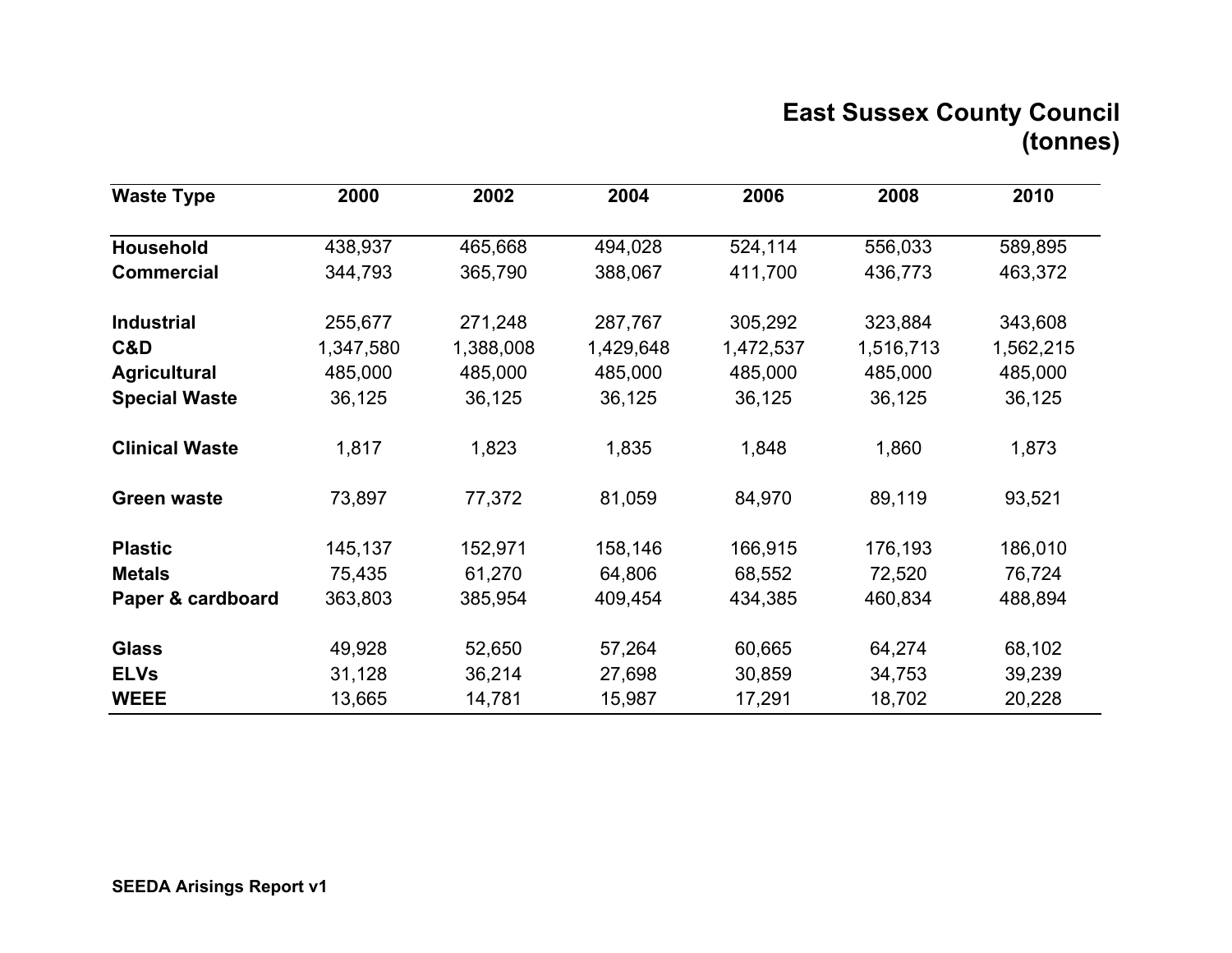# **Hampshire County Council (tonnes)**

| <b>Waste Type</b>     | 2000      | 2002      | 2004      | 2006      | 2008      | 2010      |
|-----------------------|-----------|-----------|-----------|-----------|-----------|-----------|
| Household             | 888,233   | 942,326   | 999,714   | 1,060,596 | 1,125,187 | 1,193,711 |
| <b>Commercial</b>     | 867,816   | 920,666   | 976,735   | 1,036,218 | 1,099,324 | 1,166,272 |
| <b>Industrial</b>     | 974,967   | 1,034,343 | 1,097,334 | 1,164,162 | 1,235,059 | 1,310,274 |
| C&D                   | 2,726,962 | 2,808,770 | 2,893,034 | 2,979,825 | 3,069,219 | 3,161,296 |
| <b>Agricultural</b>   | 988,100   | 988,100   | 988,100   | 988,100   | 988,100   | 988,100   |
| <b>Special Waste</b>  | 155,260   | 155,260   | 155,260   | 155,260   | 155,260   | 155,260   |
| <b>Clinical Waste</b> | 4,020     | 4,034     | 4,060     | 4,088     | 4,115     | 4,144     |
| <b>Green waste</b>    | 181,472   | 188,504   | 195,965   | 203,880   | 212,276   | 221,184   |
| <b>Plastic</b>        | 334,450   | 352,789   | 365,897   | 386,438   | 408,180   | 431,194   |
| <b>Metals</b>         | 209,589   | 184,384   | 195,208   | 206,680   | 218,839   | 231,727   |
| Paper & cardboard     | 913,547   | 969,170   | 1,028,180 | 1,090,784 | 1,157,201 | 1,227,662 |
| <b>Glass</b>          | 103,936   | 109,621   | 120,599   | 127,681   | 135,194   | 143,165   |
| <b>ELVs</b>           | 62,990    | 73,283    | 56,049    | 62,447    | 70,325    | 79,404    |
| <b>WEEE</b>           | 27,653    | 29,910    | 32,351    | 34,990    | 37,846    | 40,934    |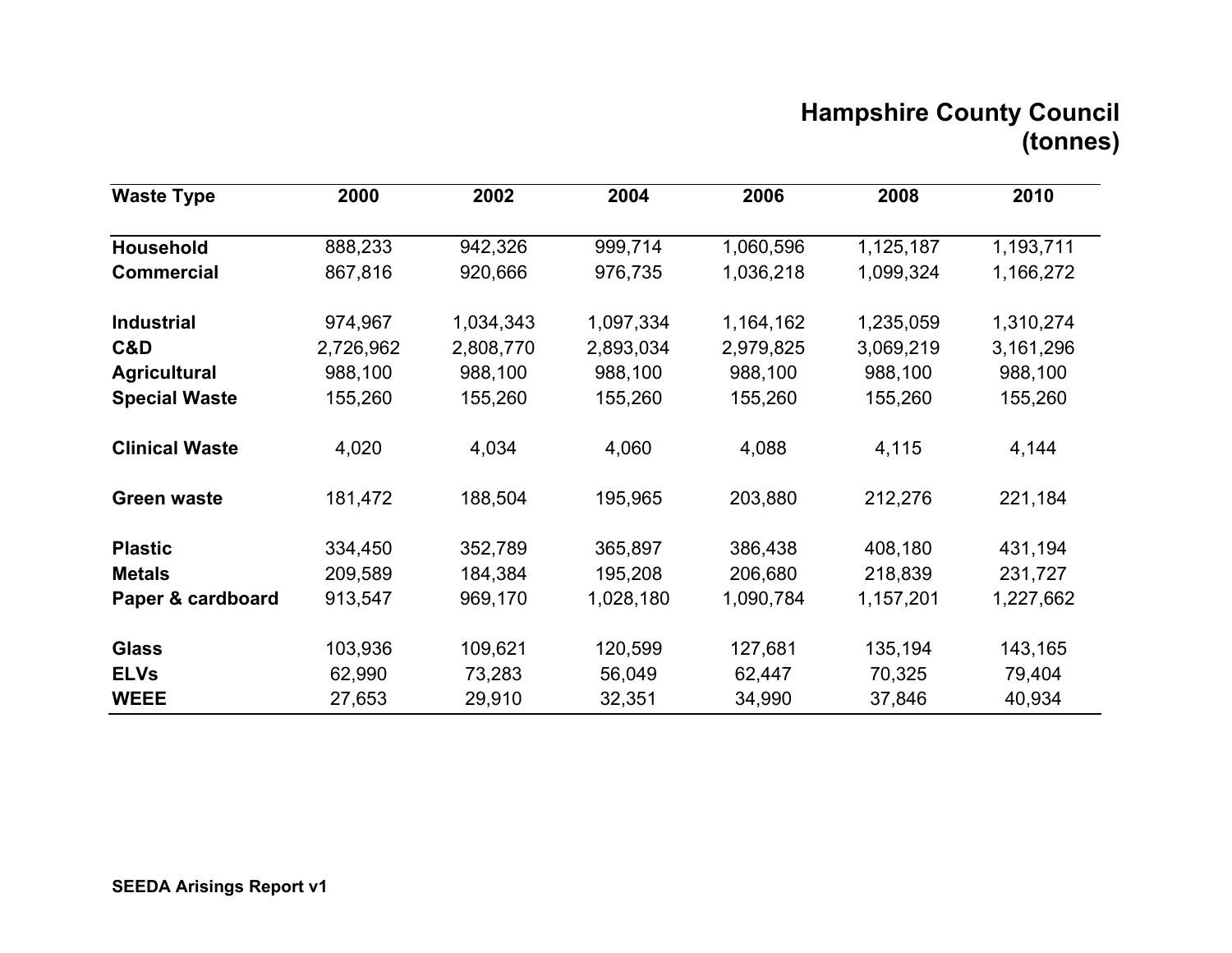# **Isle of Wight UA (tonnes)**

| <b>Waste Type</b>     | 2000    | 2002    | 2004    | 2006    | 2008    | 2010    |
|-----------------------|---------|---------|---------|---------|---------|---------|
| Household             | 72,509  | 76,925  | 81,609  | 86,579  | 91,852  | 97,446  |
| <b>Commercial</b>     | 64,715  | 68,656  | 72,837  | 77,273  | 81,979  | 86,971  |
| <b>Industrial</b>     | 51,984  | 55,150  | 58,509  | 62,072  | 65,852  | 69,862  |
| C&D                   | 222,609 | 229,287 | 236,166 | 243,251 | 250,549 | 258,065 |
| <b>Agricultural</b>   | 137,000 | 137,000 | 137,000 | 137,000 | 137,000 | 137,000 |
| <b>Special Waste</b>  | 2,000   | 2,000   | 2,000   | 2,000   | 2,000   | 2,000   |
| <b>Clinical Waste</b> | 325     | 326     | 329     | 331     | 333     | 335     |
| <b>Green waste</b>    | 16,482  | 17,056  | 17,665  | 18,311  | 18,997  | 19,724  |
| <b>Plastic</b>        | 26,337  | 27,773  | 28,778  | 30,385  | 32,086  | 33,887  |
| <b>Metals</b>         | 16,412  | 14,311  | 15,148  | 16,036  | 16,976  | 17,973  |
| Paper & cardboard     | 64,455  | 68,379  | 72,542  | 76,959  | 81,644  | 86,615  |
| <b>Glass</b>          | 8,430   | 8,890   | 9,713   | 10,288  | 10,897  | 11,544  |
| <b>ELVs</b>           | 5,142   | 5,982   | 4,575   | 5,098   | 5,741   | 6,482   |
| <b>WEEE</b>           | 2,257   | 2,442   | 2,641   | 2,856   | 3,089   | 3,342   |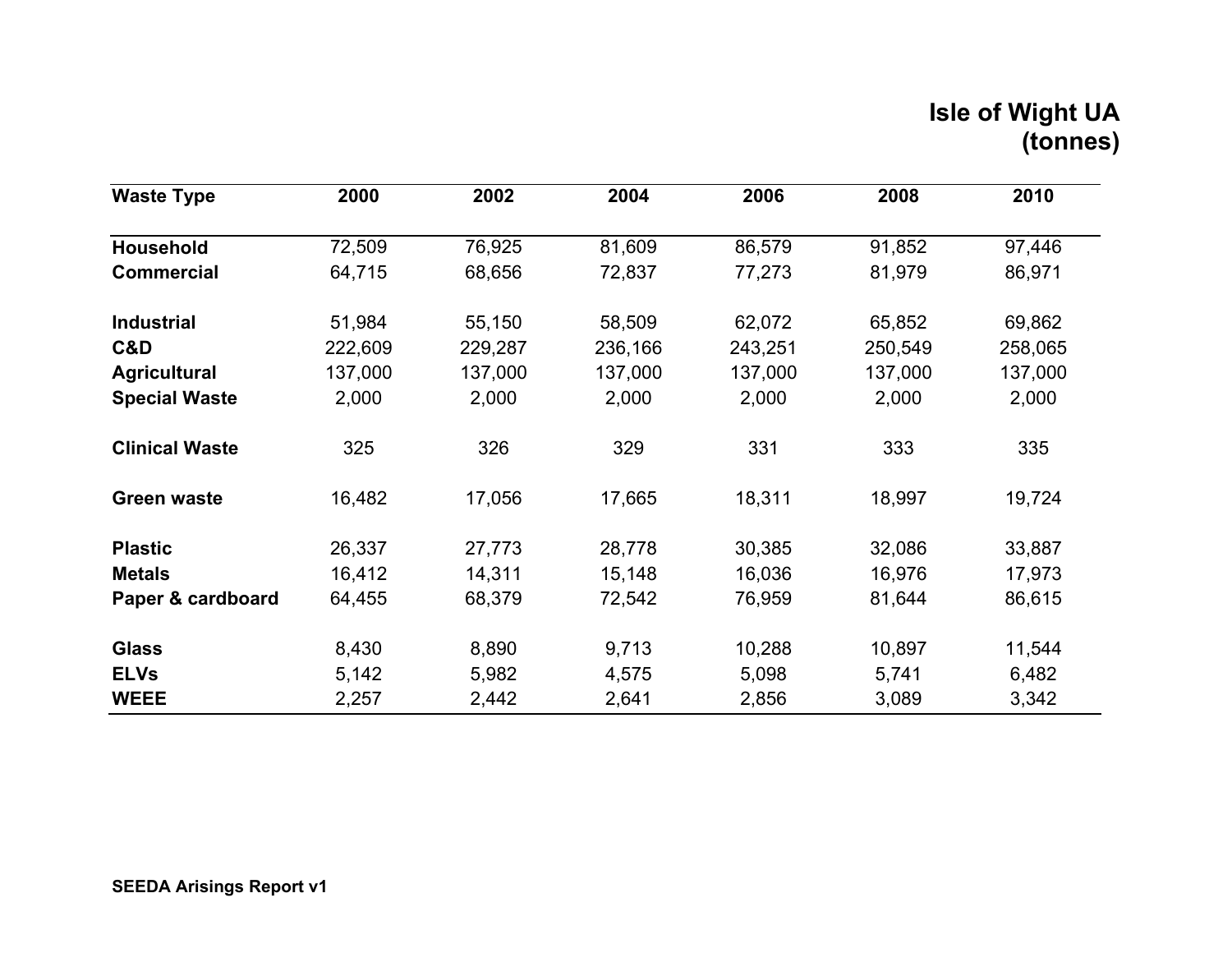# **Kent County Council (tonnes)**

| <b>Waste Type</b>       | 2000      | 2002      | 2004      | 2006      | 2008      | 2010      |
|-------------------------|-----------|-----------|-----------|-----------|-----------|-----------|
|                         |           |           |           |           |           |           |
| <b>Household</b>        | 858,452   | 910,732   | 966,196   | 1,025,037 | 1,087,462 | 1,153,688 |
| <b>Commercial</b>       | 707,620   | 750,714   | 796,433   | 844,936   | 896,392   | 950,983   |
| <b>Industrial</b>       | 1,656,065 | 1,756,919 | 1,863,916 | 1,977,428 | 2,097,853 | 2,225,613 |
| C&D                     | 2,635,533 | 2,714,599 | 2,796,037 | 2,879,918 | 2,966,315 | 3,055,305 |
| <b>Agricultural</b>     | 635,800   | 635,800   | 635,800   | 635,800   | 635,800   | 635,800   |
| <b>Special Waste</b>    | 98,800    | 98,800    | 98,800    | 98,800    | 98,800    | 98,800    |
| <b>Clinical Waste</b>   | 3,870     | 3,882     | 3,908     | 3,934     | 3,961     | 3,989     |
| <b>Green waste</b>      | 188,341   | 195,137   | 202,347   | 209,997   | 218,112   | 226,721   |
| <b>Plastic</b>          | 320,478   | 338,025   | 350,506   | 370,159   | 390,961   | 412,979   |
| <b>Metals</b>           | 189,954   | 164,828   | 174,477   | 184,703   | 195,540   | 207,026   |
| &<br>Paper<br>cardboard | 833,738   | 884,502   | 938,357   | 995,492   | 1,056,107 | 1,120,413 |
| <b>Glass</b>            | 99,713    | 105,163   | 116,683   | 123,477   | 130,685   | 138,331   |
| <b>ELVs</b>             | 60,878    | 70,826    | 54,170    | 60,353    | 67,967    | 76,742    |
| <b>WEEE</b>             | 26,726    | 28,907    | 31,266    | 33,817    | 36,577    | 39,561    |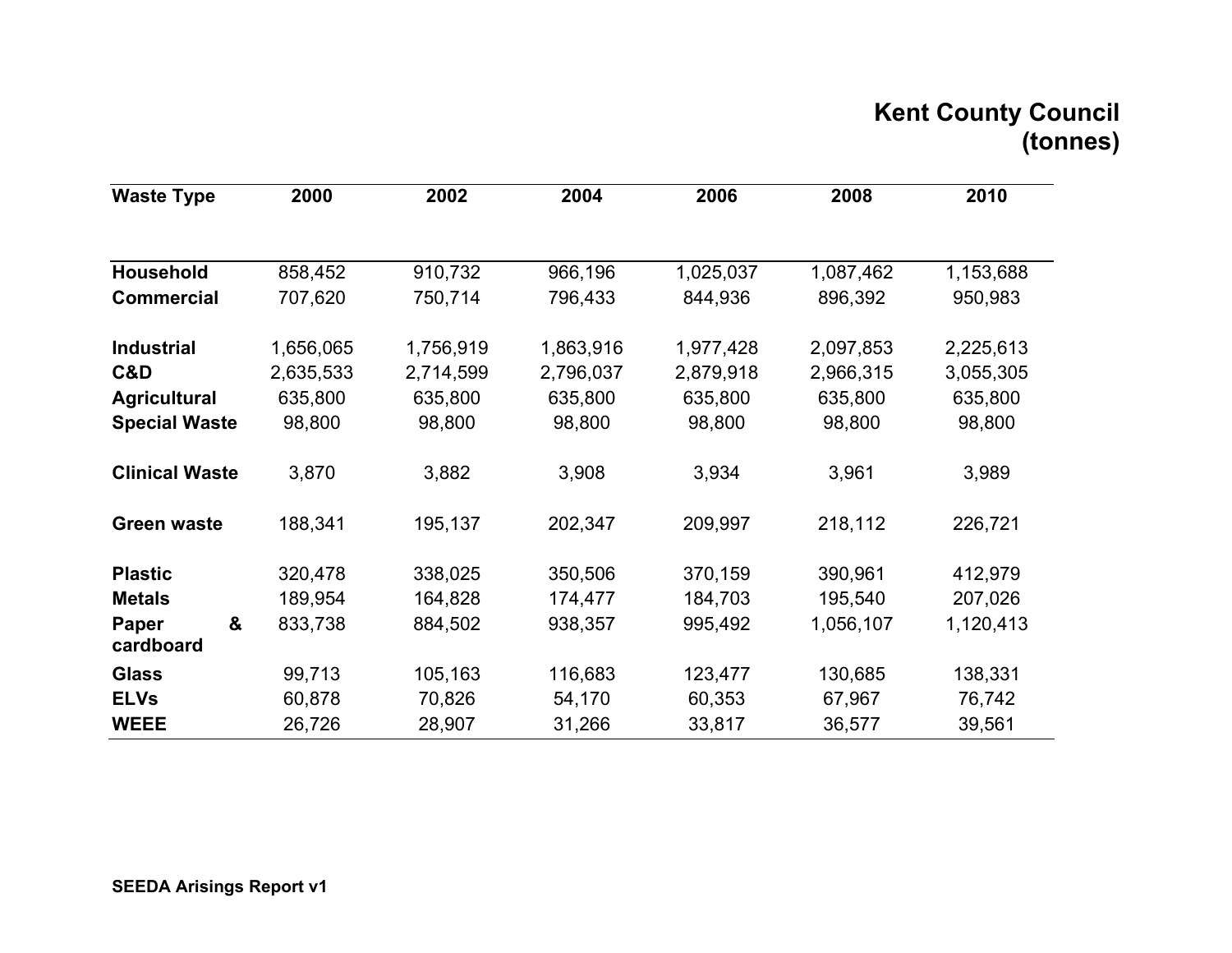# **Oxfordshire County Council (tonnes)**

| <b>Waste Type</b>       | 2000      | 2002      | 2004      | 2006      | 2008      | 2010      |
|-------------------------|-----------|-----------|-----------|-----------|-----------|-----------|
| <b>Household</b>        | 326,290   | 346,161   | 367,242   | 389,607   | 413,334   | 438,506   |
| <b>Commercial</b>       | 334,184   | 354,535   | 376,126   | 399,033   | 423,334   | 449,115   |
| <b>Industrial</b>       | 620,627   | 658,423   | 698,521   | 741,060   | 786,191   | 834,070   |
| C&D                     | 1,001,741 | 1,031,793 | 1,062,747 | 1,094,629 | 1,127,468 | 1,161,292 |
| <b>Agricultural</b>     | 911,900   | 911,900   | 911,900   | 911,900   | 911,900   | 911,900   |
| <b>Special Waste</b>    | 50,000    | 50,000    | 50,000    | 50,000    | 50,000    | 50,000    |
| <b>Clinical Waste</b>   | 1,484     | 1,489     | 1,499     | 1,509     | 1,520     | 1,530     |
| Green waste             | 105,206   | 107,789   | 110,529   | 113,437   | 116,521   | 119,794   |
| <b>Plastic</b>          | 125,438   | 134,060   | 137,242   | 144,925   | 153,058   | 161,667   |
| <b>Metals</b>           | 72,359    | 62,807    | 66,473    | 70,357    | 74,475    | 78,838    |
| &<br>Paper<br>cardboard | 348,824   | 370,055   | 392,580   | 416,475   | 441,827   | 468,722   |
| <b>Glass</b>            | 38,366    | 40,465    | 44,509    | 47,123    | 49,896    | 52,838    |
| <b>ELVs</b>             | 23,139    | 26,920    | 20,590    | 22,940    | 25,834    | 29,169    |
| <b>WEEE</b>             | 10,158    | 10,987    | 11,884    | 12,854    | 13,902    | 15,037    |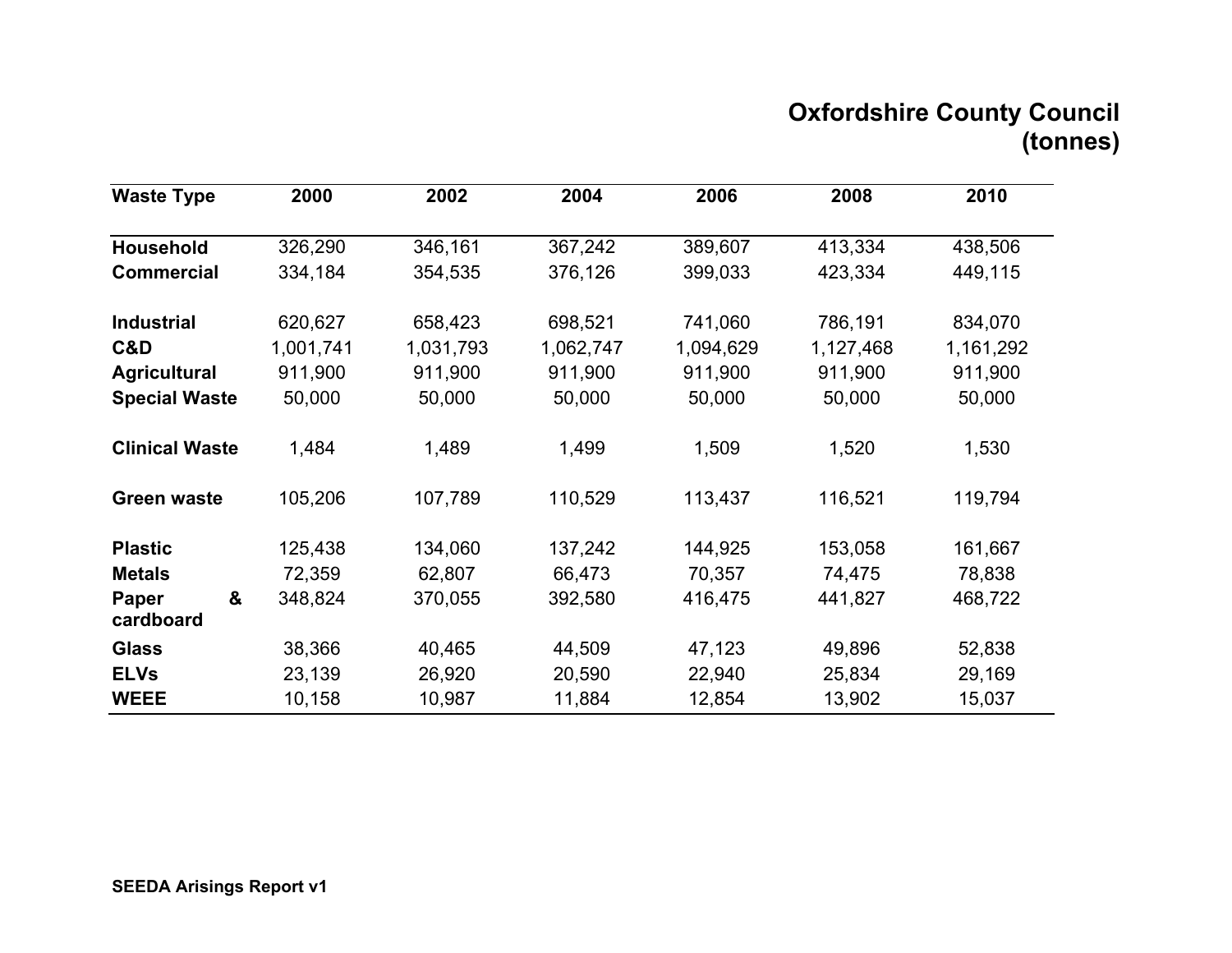# **Surrey County Council (tonnes)**

| <b>Waste Type</b>              | 2000      | 2002      | 2004      | 2006      | 2008      | 2010      |
|--------------------------------|-----------|-----------|-----------|-----------|-----------|-----------|
| Household                      | 574,891   | 609,902   | 647,045   | 686,450   | 728,255   | 772,606   |
| <b>Commercial</b>              | 625,931   | 664,050   | 704,491   | 747,394   | 792,911   | 841,199   |
| <b>Industrial</b>              | 398,898   | 423,191   | 448,964   | 476,306   | 505,313   | 536,086   |
| C&D                            | 1,764,972 | 1,817,921 | 1,872,459 | 1,928,633 | 1,986,492 | 2,046,087 |
| <b>Agricultural</b>            | 302,700   | 302,700   | 302,700   | 302,700   | 302,700   | 302,700   |
| <b>Special Waste</b>           | 50,000    | 50,000    | 50,000    | 50,000    | 50,000    | 50,000    |
| <b>Clinical Waste</b>          | 2,591     | 2,599     | 2,617     | 2,634     | 2,652     | 2,671     |
| <b>Green waste</b>             | 82,224    | 86,775    | 91,604    | 96,727    | 102,161   | 107,927   |
| <b>Plastic</b>                 | 218,598   | 229,575   | 239,269   | 252,737   | 266,993   | 282,083   |
| <b>Metals</b>                  | 115,540   | 98,009    | 103,723   | 109,779   | 116,195   | 122,994   |
| &<br><b>Paper</b><br>cardboard | 572,185   | 607,029   | 643,994   | 683,211   | 724,816   | 768,955   |
| <b>Glass</b>                   | 67,727    | 71,435    | 78,101    | 82,716    | 87,612    | 92,807    |
| <b>ELVs</b>                    | 40,769    | 47,431    | 36,277    | 40,418    | 45,517    | 51,393    |
| <b>WEEE</b>                    | 17,898    | 19,359    | 20,938    | 22,647    | 24,495    | 26,494    |